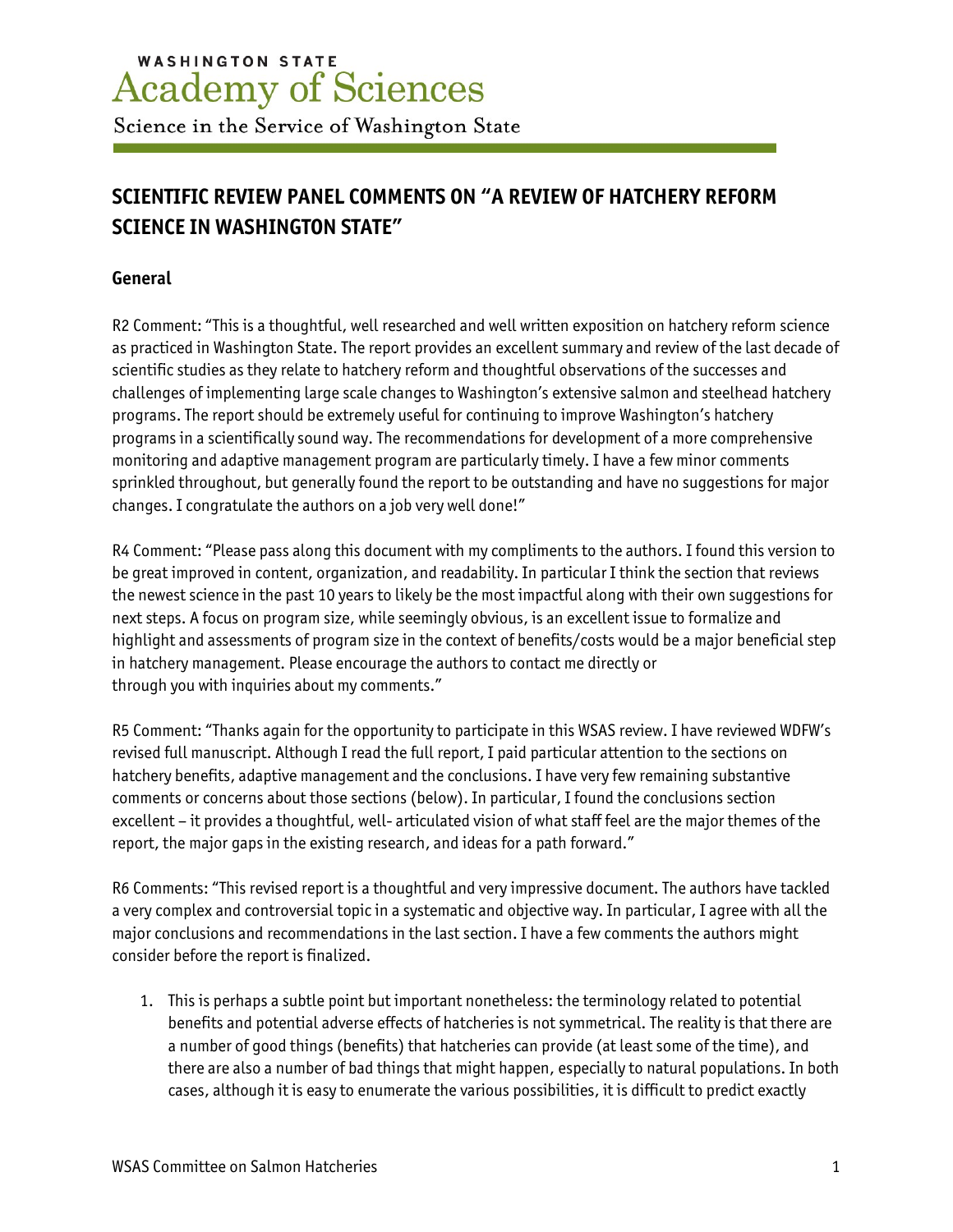which will come to pass for any given program. That is, in contemplating a new program, or a major change to an existing program, there is in general considerable uncertainty as to which potential benefits will be realized (and if so, to what degree), and the same is true for potential adverse effects. Therefore, a symmetrical way to refer to these collective possibilities would be to talk about potential benefits and potential adverse effects. Instead, the report talks about benefits and risks of hatcheries. Although in some cases "risk" is used just to refer to the probability that something bad will happen, in the current usage it refers to a combination of that probability, plus the adverse consequences that will occur if it does happen. So, in the terminology in the report, the contingent nature of the potential deleterious effects of hatcheries is captured in the term "risks", but the same is not true for benefits. Fortunately, there is a simple solution to this terminology problem: refer to "potential benefits" and "potential adverse effects." Or, alternatively, "potential benefits" and "risks." The current terminology implies that deleterious effects might or might not occur but benefits will occur.

- 2. The report cites plenty of empirical examples to illustrate various points (e.g., examples of specific benefits or risks of hatcheries). However, in most cases the reader does not come away with a sense of how likely it is that the potential benefits or potential deleterious effects will be realized. For example, several examples are cited to the effect that hatcheries can help avoid extinction over at least several salmon generations. But how many other times has this been tried without success? The closest the report comes to this type of overall assessment is in discussing results of the metaanalyses by Scheuerell et al. 2015 and Venditti et al. 2018 of effects on natural abundance. It would be very useful if comparable statements can be made regarding other topics.
- 3. In several places the report discusses risk-benefit tradeoffs, and Figure 2 illustrates an information-risk tradeoff related to geographic scale. [Note: the report uses both "tradeoff" and "trade-off" so best to pick one and be consistent.] However, I couldn't find any discussion of riskrisk tradeoffs, which are pervasive and essential to consider in trying to implement a hatchery program in as risk-averse a way as possible. The issue here is that it is not possible to simultaneously minimize all risks of hatcheries, because many of the risks are negatively correlated with respect to a given management action. Consider just two examples: broodstock collection and release strategies. a) Possibilities for domestication selection are reduced if juvenile offspring are released after only a short time in the hatchery; however, this reduces potential demographic benefits, and it also increases the likelihood of deleterious ecological interactions with wild fish. b) In many programs it is difficult to ensure that adults collected for broodstock are derived from the target population. Using very stringent criteria for broodstock selection can reduce the chances of mixing individuals from multiple populations, but at the risk of excluding some legitimate, local individuals. As discussed in Waples and Drake (2004), these risk-risk tradeoffs pervade every aspect of hatchery operations and are essential to factor into initial decisions about whether to start a program and if so, how best to implement it."

R8 Comment: This report is a very impressive piece of work, and the authors are very much to be commended for putting it together. I hope that they will see some value in the edits and comments and not feel, in any way, that I do not fully appreciate their efforts and their accomplishment. I list first some copy edits and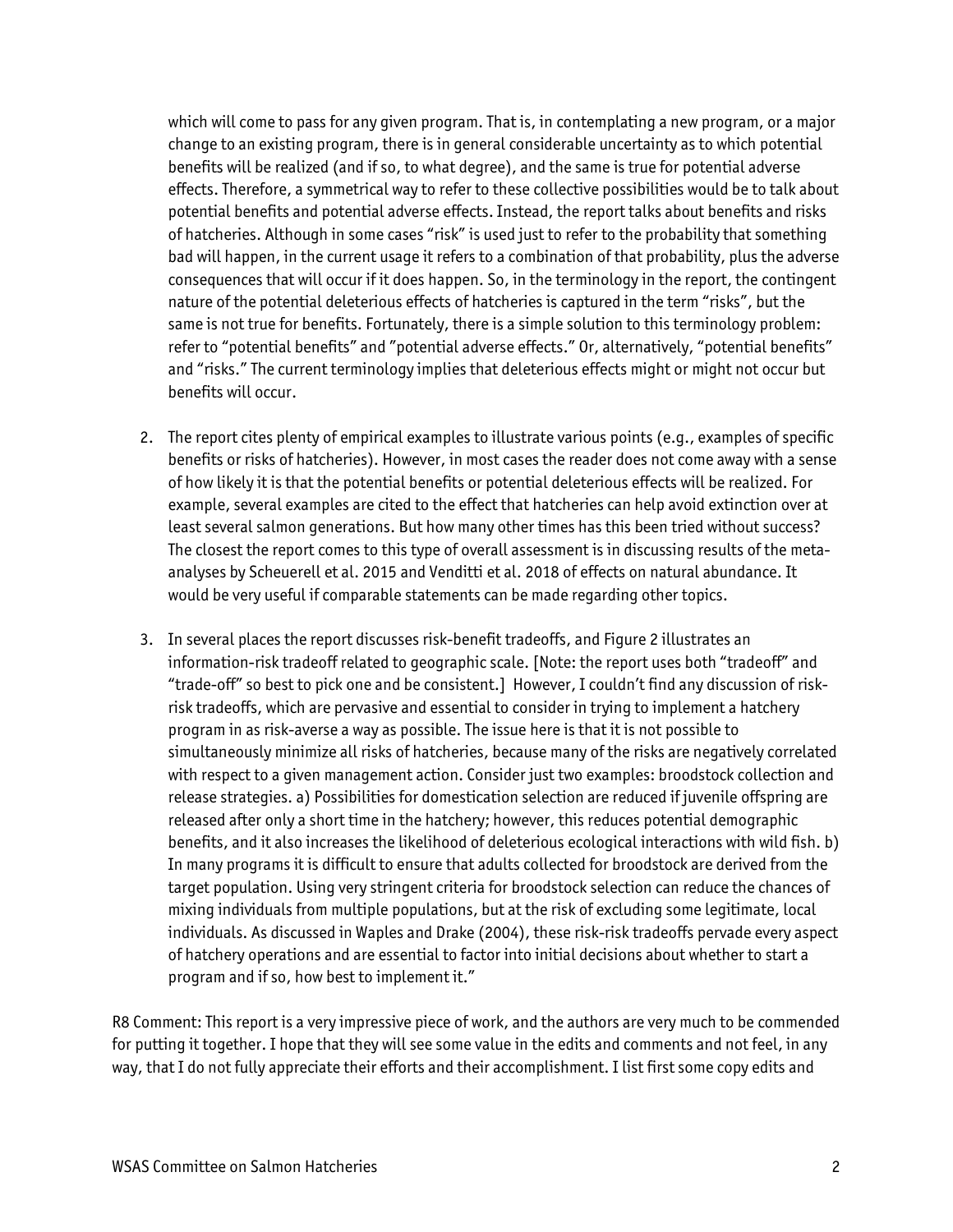other comparatively minor things, and then some broader issues. There may not be time (or agreement) enough to address the second set of issues but they came to my mind and so I share them.

# **Abstract**

R4 Edit (p4, line 88): Replace "hatcheries, drawing upon examples" with "hatcheries, with strong emphasis upon examples."

R2 Comment (p4, line 90): On "Hatchery benefits have received much less research attention than hatchery risks" R2 states "Over the last 10 years? I think if you look back over the last 100 years, there has been plenty of research attention paid to benefits. Even of the past 10 years, there are definitely examples of research papers focused on evaluating benefits."

R1, R7 Edit (p4, line 97): Replace "naturally rivers" with "naturally in rivers."

R4 Edit (p4, line 97): Replace "naturally rivers" with "naturally within rivers."

VE Edit (p4, line 99): Replace "short term" with "short-term."

R1 Comment (p5, lines 102-103): The statement "likely because key assumptions for hatchery effectiveness are rarely met" seems vague, R1 suggests "key objectives."

R4 Edit (p5, line 102): Replace "sparse, likely" with "sparse – at least over the longterm, likely."

R7 Edit (p5, line 106): Add "through handling stress and injury" after "co-mingled natural populations."

R4 Edit (p5, line 106): Replace "Constraints on implementing" with "Constraints impede implementation of fisheries."

R7 Edit (p5, line 106): Add "(i.e., mark selective fisheries) after "remove only hatchery-origin fish."

R7 Comment (p5, line 106-109): Regarding the sentence "Constraints on implementing fisheries that remove only hatchery-origin fish, an asymmetry between lost harvest opportunity and the conservation gain of curtailing fisheries, and uncertainty in the harvest benchmarks due to the frequency of naturally spawning hatchery-origin fish contribute to fisheries risk. R7 recommends that "This sentence needs to be revised for clarity."

R4 Edit (p5, line 110-111): Replace "foraging resources and increasing" with "foraging resources both within freshwater and increasingly within the ocean environment and increasing."

R3 Comment (p5, line 120): With respect to the word "prey" in the phrase "releases until after potential prey of hatchery-reared fish" R3 states "Do you mean predators? Also, some hatcheries time releases to periods when prey is most abundant."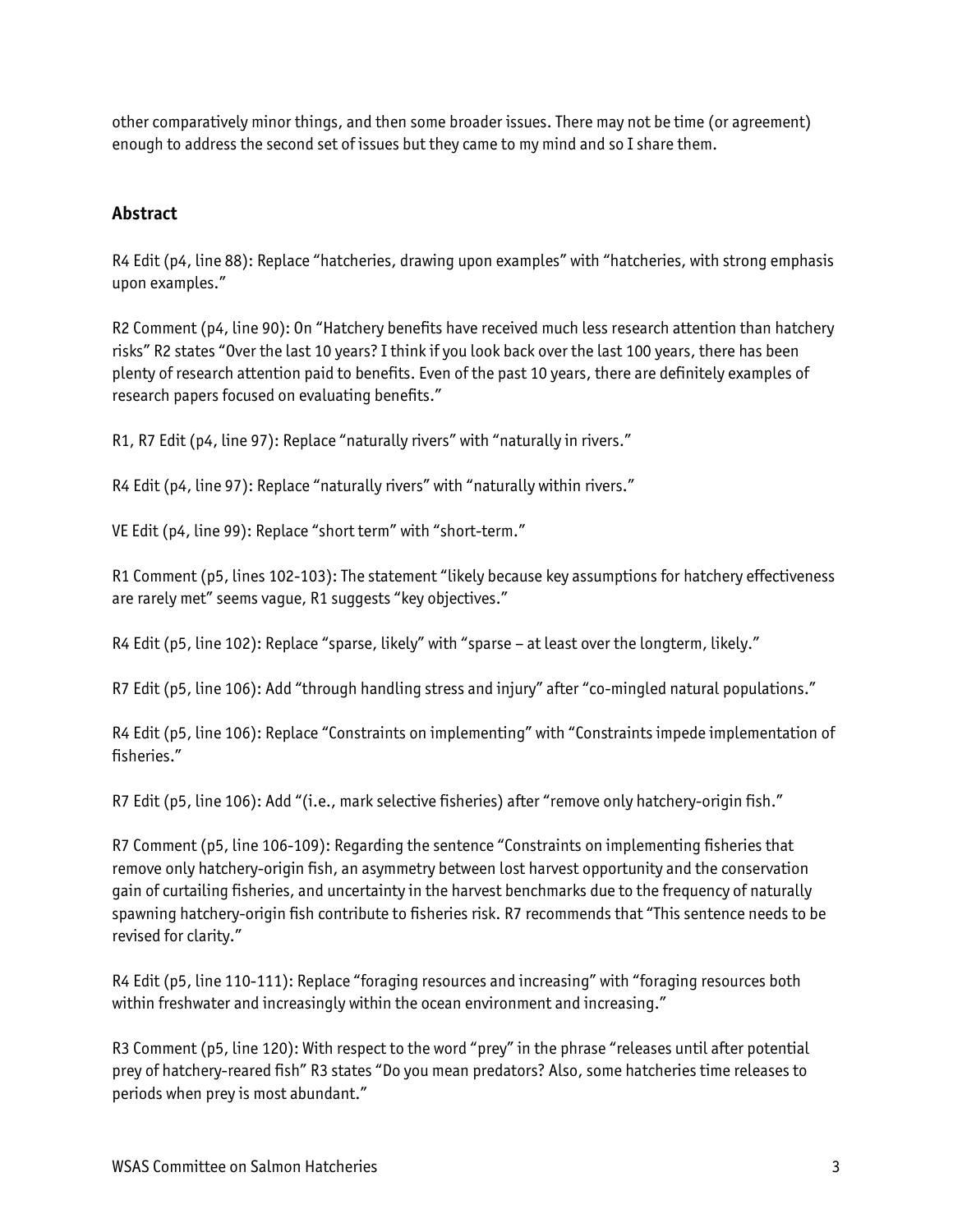R4 Edit (p6, line 131): Replace "thoughtful management" with "intentional management actions."

R1 Edit (p6, lines 131-139): R1 edits the section "However at…remains rare" as follows "However, at larger regional scales, some hatchery practices, including a legacy of intentional transfers of eggs and broodstock between watersheds, have contributed to genetic homogenization and reduced genetic diversity among populations. Studies comparing the number of offspring produced by hatchery-origin fish and naturalorigin fish when both groups spawn in the wild (relative reproductive success, RRS) have demonstrated a general pattern of lower reproductive success of hatchery-origin fish. Domestication selection has been highlighted as a plausible cause of reduced reproductive success, although unequivocal, empirical, population-scale evidence for a genetic basis to fitness loss remains rare."

R4 Comment (p6, lines 131-134): With regards to the sentence "However, at larger regional scales, hatcheries have contributed to genetic homogenization and reduced genetic diversity among populations, due at least in part to a legacy of intentional transfers of eggs and broodstock between watersheds," R4 "would like to see clear language that distinguishes loss of genetic diversity from domestication per se."

R7 Comment (p6, lines 132-133): With regards to the phrase "reduced genetic diversity " R7 asks "Do you mean reduced genetic divergence?"

R7 Comment (p6, lines 133-134): With regards to the "legacy of intentional transfers of eggs and broodstock between watersheds," R7 states "This practice has led to increased genetic 'diversity' in most cases, but has reduced genetic divergence/distinctiveness."

R4 Comment (p6, lines 134-136): With regards to the sentence "Research on domestication has focused on studies of relative reproductive success (RRS) comparing the number of offspring produced by hatcheryorigin fish and natural-origin fish when both groups spawn in the wild," R4 adds in the comments "And to lesser extent of production of wild fish spawned in hatchery (Christie et al)."

R7 Edit (p6, lines 138-139): Delete ", though unequivocal, empirical, population-scale evidence for a genetic basis to fitness loss remains rare" and replace with "when attempting to spawn in natural environments, but their impact on the fitness of wild populations varies widely across hatchery programs."

R4 Comment (p7, line 152): With regards the sentence ending in "fitness loss," R4 asks "Any ecological effect trade-off?"

R4 Comment (p7, line 157-158): With regards to the statement "Hatchery reform is but one of several factors requiring careful planning and aggressive implementation needed to achieve meaningful recovery of salmon populations," R4 asks "Are the objectives for recovery clearly expressed and quantifiable?"

R7 Comment (p7-8, lines 156-183): "Consider numbering these bullets as 1a,b,c; 2a,b,c,d; 3a,b,c,d"

R1 Comment (p7, line 159): "This is a very important point and glad that it's highlighted here."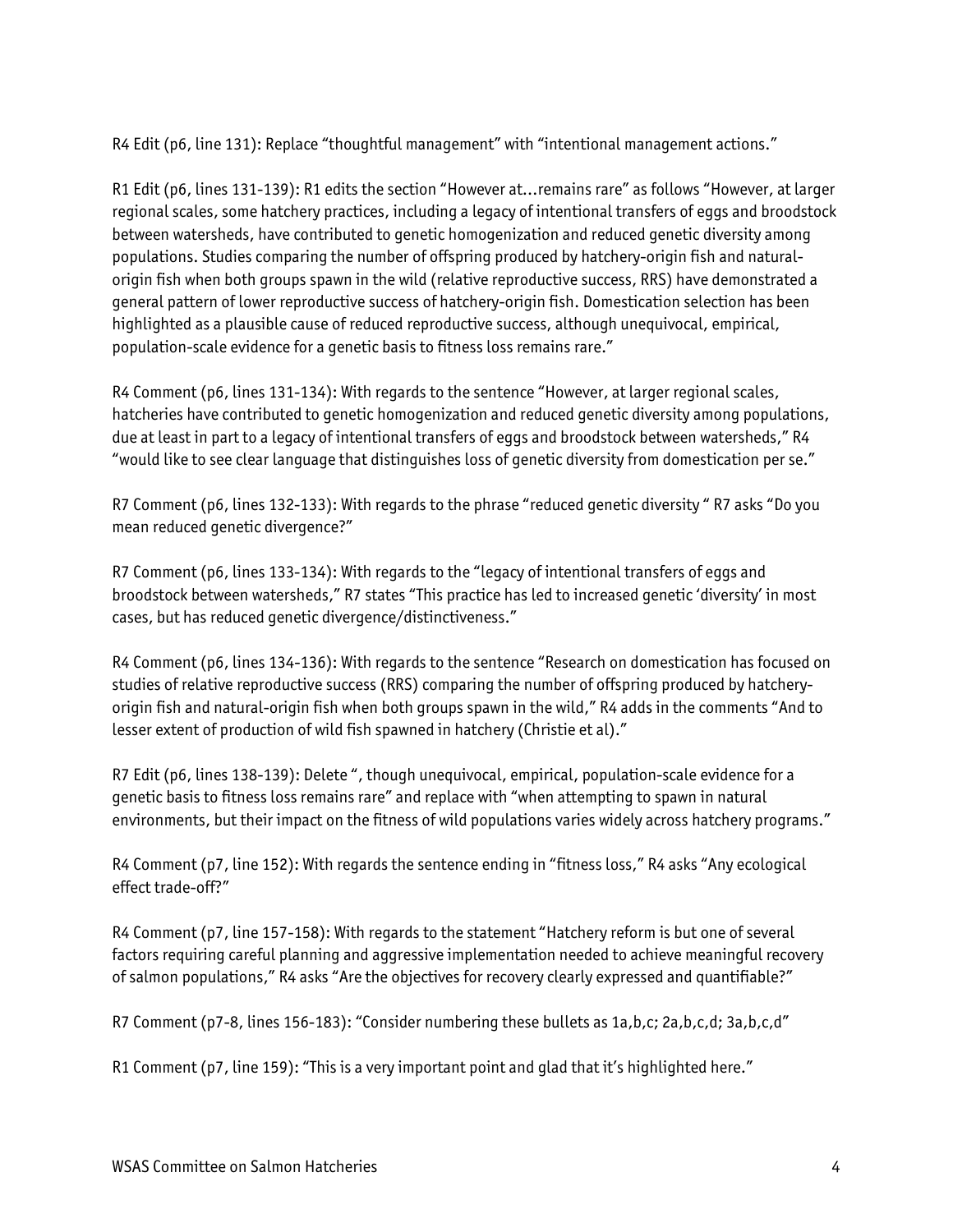R8 Comment: In the Knowledge gaps (p. 8) I might emphasize that ecological processes in the marine environment are especially poorly understood, with respect to foraging, competition and other processes that might affect overall outcomes with multiple salmonid and non-salmonid species.

## **Introduction**

R3 Edit (p9, line 195): Replace "fish" with "anadromous stocks of fish."

R4 Comment (p9, line 195): With regards the statement "Hatcheries typically (though not always) release fish into freshwater," R4 responds that "In terms of raw numbers this wouldn't be true. Vast majority of 5 billion released hatchery fish in North Pacific are pinks and chum that are released into salt directly. Perhaps clarify to Outside of Alaska or Japan."

R8 Edit: (p9, line 198): add annually

R4 Comment (p9, line 203): Replace "as a tool in conserve or recover" with "as a conservation tool to recover."

R7 Edit (p9, line 203): Replace "a tool in conserve" with "a tool to conserve."

R8 Edit (p. 9, line 203): "to conserve."

R7 Edit (p9, line 204): Replace "most" with "the vast majority of." Delete "either."

R7 Edit (p9, line 205): Delete "or promoting" and replace with "but some also attempt to facilitate."

R4 Comment (p10, lines 209-210): With regards to the phrase "reduction in adaptive evolutionary potential, and loss of population fitness," R4 recommends "Domestication should be stated here."

R4 Comment (p10, lines 211-212): For the sentence "In the Pacific Northwest, where many populations are listed as threatened or endangered under the U.S. Endangered Species Act," R4 states "In final version it would be good to add teeth to this comment. What % of ESU or total # of ESUs or DPUs are listed in PNW?"

R7 Edit (p10, line 213): Delete "balancing" and replace with "balance."

R2 Comment (p10, lines 215-216): On the "principles and recommendations of" the HSRG, R2 asks "Should there be a citation to a document or website?"

R4 Edit (p10, line 219): Replace "decades of evolution" with "decades of amassed knowledge regarding."

R7 Edit (p10, line 219): Delete "evolution" and replace with "changes."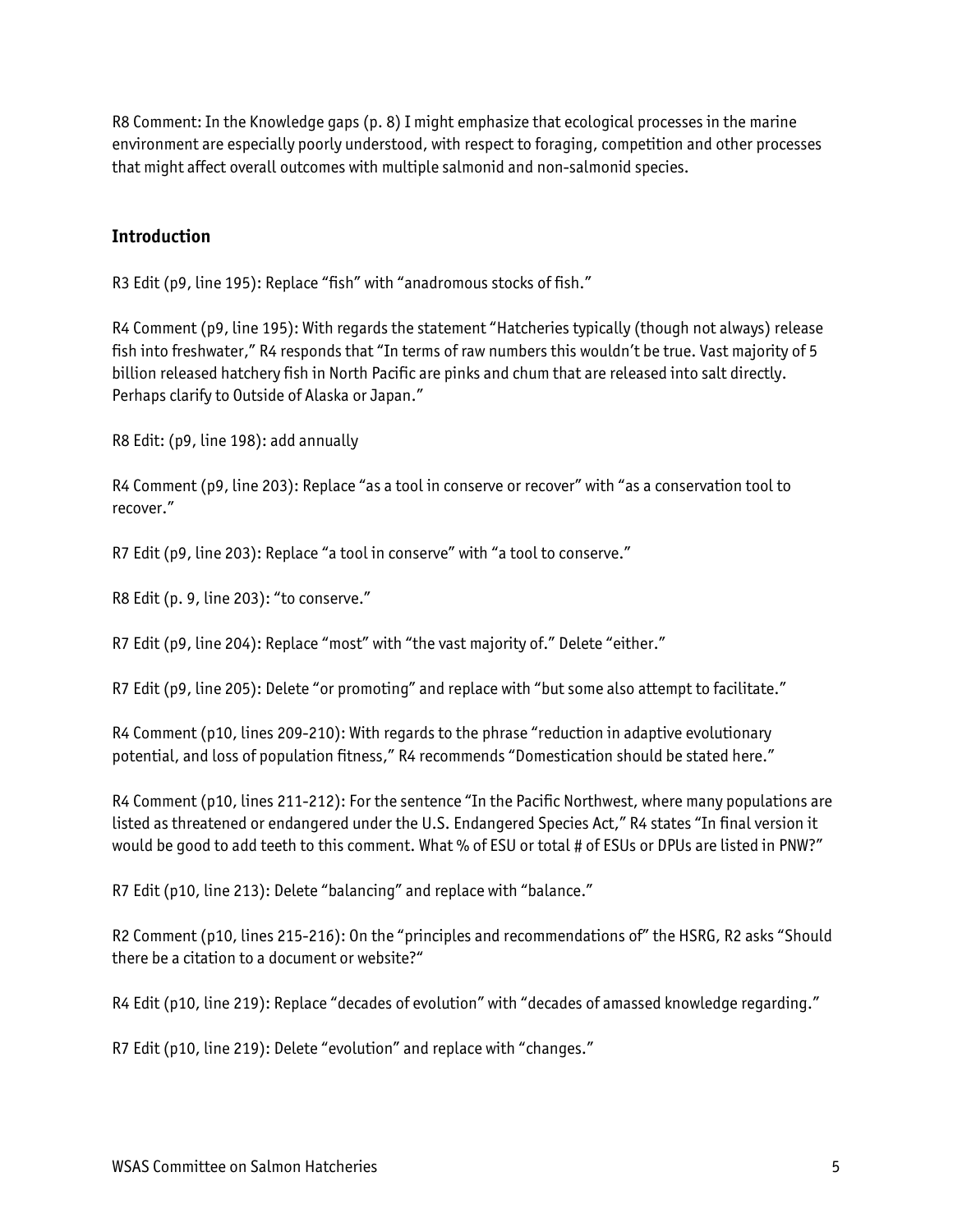R7 Comment (p10, lines 222-223): With regards to the statement "The purpose of our paper is to review the science supporting hatchery reform as practiced in Washington State," R7 requests "Please clarify if this only includes WDFW hatchery programs."

R4 Edit (p11, lines 235 & 236): Replace "Washington" with "Washington State" in two places within sentence.

R4 Comment (p11, lines 235-236): With regards to the statement "Salmonid hatchery production in Washington State is among the highest in the world," R4 recommends "Again would be good to put this in context by region and species. In terms of chinook, coho, and steelhead this is totally right."

## **Benefits of Hatcheries**

R8 Comment: Under Harvest benefits (p. 12) one might note that the largest runs in the state are, I believe, pink salmon that are essentially all wild, and there are many very substantial wild chum runs as well. It is really coho, Chinook, and steelhead that are primarily hatchery-supplemented, yes?

R3 Edit (p12, line 257): Insert "component of only a" after the words "is a" and before the phrase "small minority."

R4 Comment (p12, lines 249-257): In response to opening paragraph of the benefits of hatcheries, R4 states "The extent to which the goals of the hatchery influence the program size and processes are what are important. I would like to see a comment in the opening that acknowledges that having a different goal or objective per se does not change the benefits or risks. Only through different processes does this matter."

R5 Comment (p13-15): "There are many economic estimates presented, but it is not clear how inflation was handled. Are these all in 2019 dollars, or are they in dollars current when those studies were published? If they have all already been converted into a common currency, then the report could make that clear. If they have not, this could be done relatively easily using the Consumer Price Index (most people use the "Urban" index). But since there is really no attempt to sum these numbers or compare them with each other, a minimum approach would be to at least note that these dollar amounts should be compared with care since they were not inflated to common dollars."

R8 Comment (line 274 and vicinity): Since some of the benefits of hatchery programs are put in economic terms, mixed, of course, with social and cultural benefits, might we also ask how much they cost in dollars, as well as the ecological and genetic (etc.) risks discussed later? What is the direct outlay for hatchery operations by the state, federal, and tribal facilities? Without even considering the value of the land and the facility construction, it is likely substantial, perhaps?

R8 Comment (line 274 and vicinity): Given the very small economic benefits of non-tribal commercial fisheries, the large benefits associated with recreational fisheries (that can, realistically, only catch substantial numbers of some species but not others, and value some species more than others), one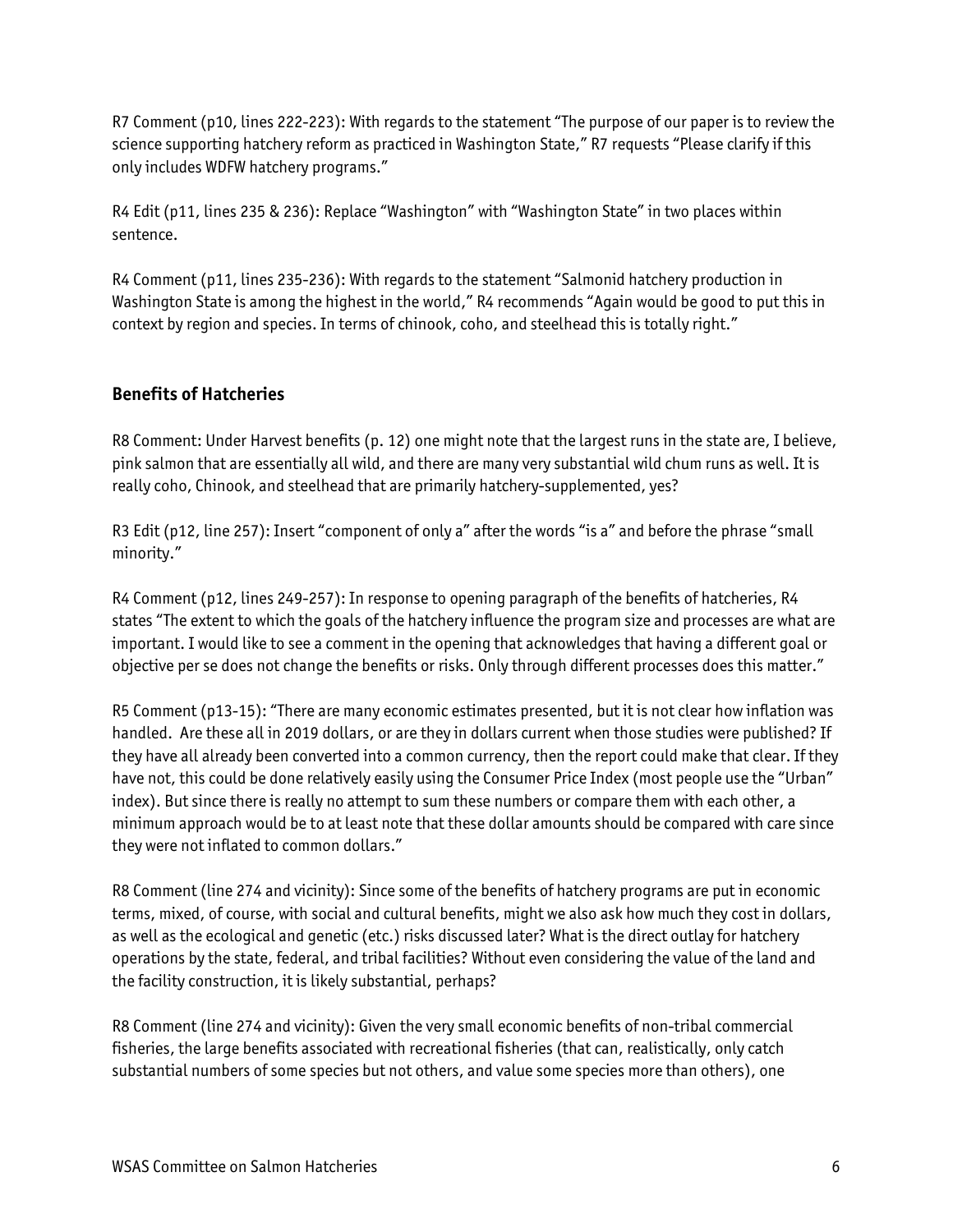wonders whether the allocation process might be re- examined but perhaps this is more a matter of fishery management than hatchery reform. Still, they are closely linked.

R4 Comment (p13, line 274): Under the "Economic benefits" heading, R4 suggests the authors "Might consider additional subheadings for commercial/sport (or recreational)."

R2 Comment (p13, line 275): On the 2006 paper, R2 comments "If this is the most recent economic analysis available, might want to note that. NMFS reports commercial fishery revenue by state through 2017 [\(https://foss.nmfs.noaa.gov/apexfoss/f?p=215:200:3427515592799::NO:::\)](https://foss.nmfs.noaa.gov/apexfoss/f?p=215:200:3427515592799::NO:::), but I'm not sure how those numbers are comparable or useful for this analysis or not."

R5 Comment (p14): "I appreciate the responsiveness to earlier comments about BCAs being widely used elsewhere in environmental policy. Instead of Krupnick and Morgenstern, I would just cite the most recent BCA of the CAA (the "Second Prospective Study"), which can be found here[: https://www.epa.gov/clean](https://www.epa.gov/clean-air-act-overview/benefits-%20and-costs-clean-air-act)[air-act-overview/benefits-](https://www.epa.gov/clean-air-act-overview/benefits-%20and-costs-clean-air-act) and-costs-clean-air-act. For a second and more relevant example, the federal government has required BCA for water related projects (water resources, flooding, navigation, etc.) involving federal funding since the 1970's. This was codified into the "Principles and Guidelines" in 1983, which were amended under President Obama in 2013 to be the "Principles, Requirements and Guidelines". They are sometimes referred to as "four accounts" analysis. The archived Obam[a website](https://obamawhitehouse.archives.gov/administration/eop/ceq/initiatives/PandG) has a lot of relevant links, and there was a lot of ink spilled about this circa 2011-2014, but you could just the read splash page for the main gist. Final notice in the Federal Register [here.](https://www.federalregister.gov/documents/2014/12/24/2014-30170/economic-and-environmental-principles-and-guidelines-for-water-and-related-land-resources)"

R4 Comment (p14, line 300): R4 states at the end of the paragraph, highlighting "(e.g., Krupnick and Morgenstern 2002)", that it "Would be useful to acknowledge the implicit and explicit subsidies provided to hatcheries and how including that might change the calculus."

R2 Comment (p14, line 306): On the "Washington State, USFWS (2014)" study R2 asks "Would WDFW have even better data on this from e.g. fishing license sales information? Seems odd that you are citing a USFWS report when WDFW is the state's primary fish management agency."

R3 Edit (p15, line 325): Replace "study estimates" with "study to estimate."

R2 Comment (p16, line 345): On the word "immeasurable," R2 asks "Is this literally true? Or just synonymous with 'high'?"

R2, R8 Edit (p17, line 376): Delete "Hathchery" and replace with "Hatchery."

R2 Edit (p18, line 387): Delete "vacant."

R6 Comment (p18, lines 395-397): Regarding Redfish Lake, R6 states that the authors "could add that in addition to maintain the population for almost 3 decades, the captive broodstock program caused relatively little inbreeding, in addition to that caused by the drastic bottleneck itself (Kalinowski et al. 2011)."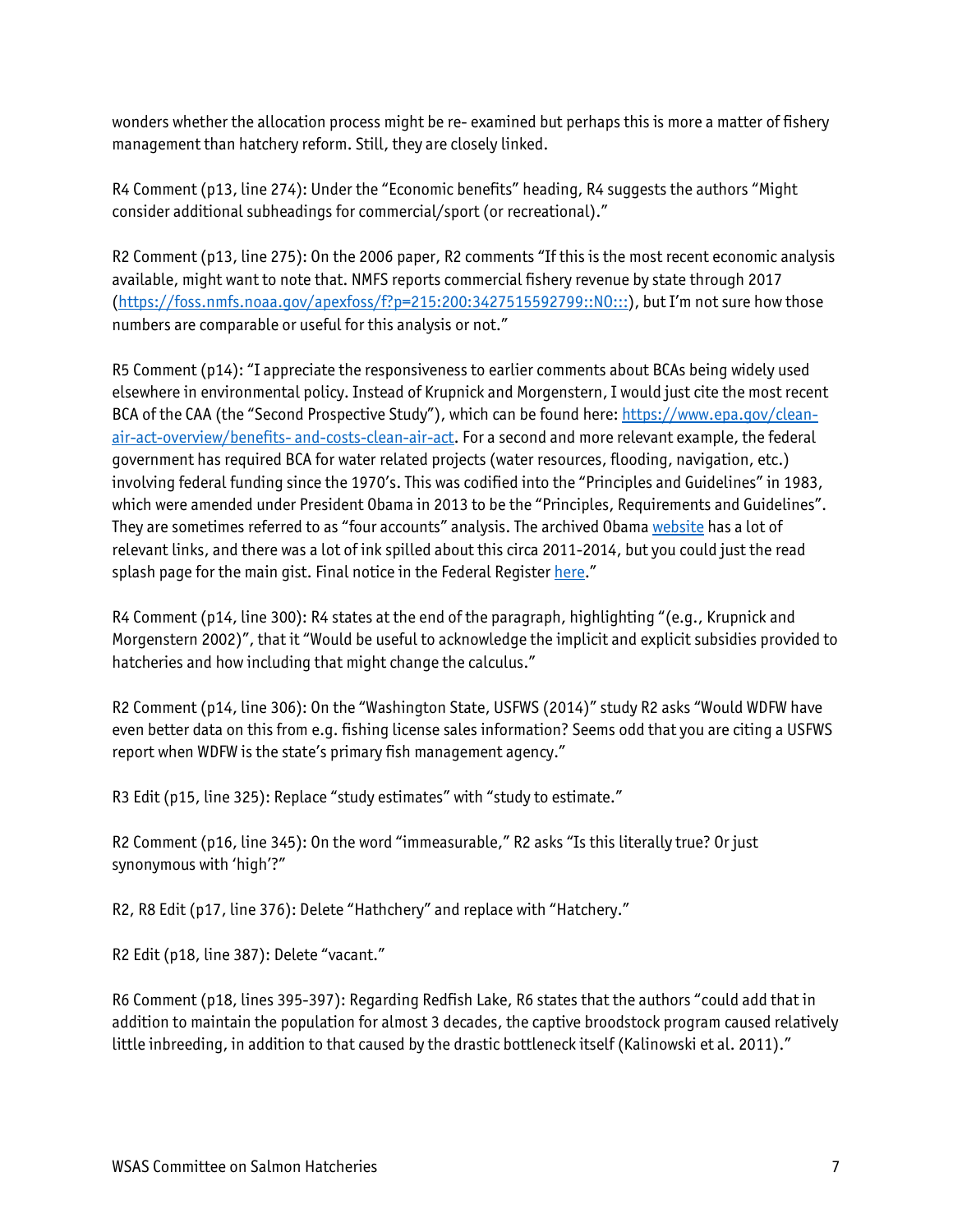R4 Comment (p18, line 397): Highlighting (Kline and Flagg 2014), R4 states "I think also a good example of assessing success over short vs. long term. Short term rescue for sure…long term rescue without massive continued intervention (seems unlikely)"

R3 Comment (p19, lines 399-403): With regards to the statement "Hatchery managers avoided non-local releases in perpetuating Elwha River Chinook salmon following construction of dams that blocked the vast majority of habitat (Brannon and Hershberger 1984), and the population currently represents a unique genetic lineage (Ruckelshaus et al. 2006)." R3 states "This sounds more like the benefit of NOT using a traditional hatchery approach."

R4 Comment (p19, line 409): R4 highlights "First, summer chum salmon were" and asks "Hood Canal?"

R4 Edit (p19, line 416): Replace "species, supplementation" with "species, and supplementation."

R7 Edit (p19, line 416): Replace "species, supplementation is ongoing (Galbreath et al. 2014)" with a correction and an addition as follows "species, and supplementation is ongoing (Galbreath et al. 2014) with some evidence for local adaptation of naturalized broodstock (Campbell et al. 2017)."

R4 Edit (p20, line 421): Add ", revealing the importance of understanding limiting factors" after the word "carrying capacity."

R7 Edit (p20, line 423): Insert the following sentence "Waters et al. (2015) also demonstrated that a line of integrated broodstock has prevented divergence from the originating wild population of spring Chinook salmon in the Yakima River," after the sentence ending in the words "stable natural-origin returns."

R8 Edit (p. 20, line 425): Add "near the facility" or something like that, though in some cases such as Cedar River Chinook salmon, they spawn naturally some distance away, as there is no hatchery on that river.

R7 Edit (p20, line 427): Replace "numericallly" with "numerically"

R4 Edit (p21, line 448): R4 highlights "density dependent processes" and states "Again could reiterate the need for limiting factor analyses."

R3 Edit (p21, line 457): Replace "to supplementation" with "to when supplementation."

R4 Edit (p21, line 458-459): Replace "from naturally produced redds" with "Natural origin spawners."

R7 Edit (p22, line 476): Add the sentence "However, it was notable that all supplementation programs in these studies had low PNI," after the sentence ending with "(Venditti et al. 2018)."

R8 Comment (p22, line 477 and vicinity): Mention might be made of the Cedar River sockeye salmon hatchery, which was greatly expanded to stabilize and rehabilitate the run, without loss of the wild population. Owing to factors external to the hatchery, the wild and hatchery runs have diminished greatly.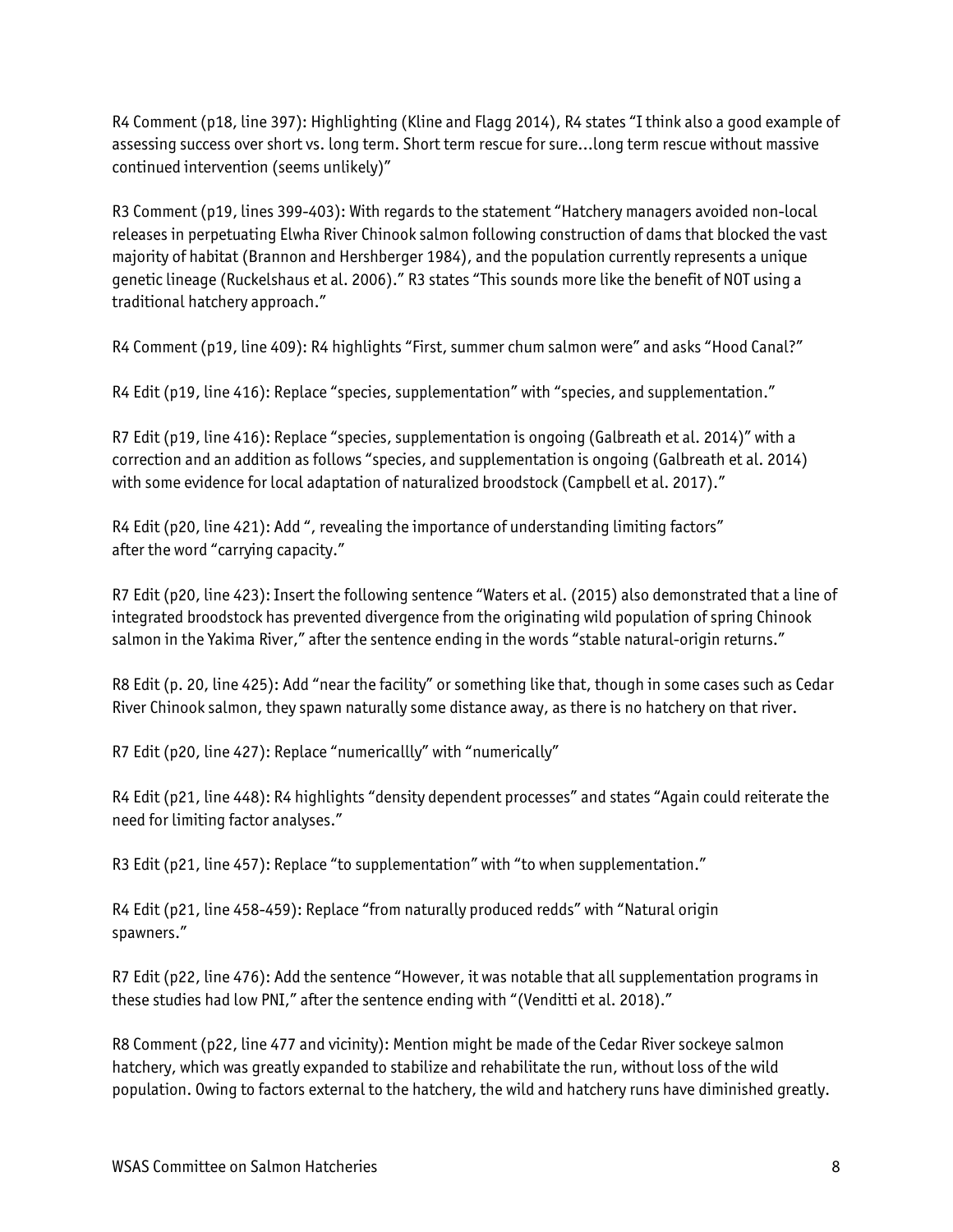R7 Edit (p22, line 478):Replace "muliple" with "multiple."

R2 Edit (p22, line 480): Delete "vacant" and replace with "inaccessible."

R2 Comment (p22, lines 482-483): On "Chimacum Creek summer chum salmon" R2 asks "Was this reported in one of the studies cited above? If, would be good to provide the reference (or new reference if not)."

R2 Edit (p22, line 485): Delete "extermely" and replace with "extremely."

R7 Edit: (p22, line 486): Add the sentence "However, broad implementation of supplementation programs with high PNI have not been implemented to allow wide evaluation of this approach to recovery," after the sentence ending in "(Scheuerell et al. 2015; Venditti et al. 2018)."

R4 Edit (p23, line 489): Replace "(e.g., degraded habitat)" with "(e.g., degraded habitat, connectivity)."

R8 Comment (p 23, line 489): I would add conditions in marine waters and also, at least in some cases, excessive fishing, to habitat degradation.

R4 Comment (p23, line 493): With regards to (Liermann and Hilborn 2001) R4 states "Overall I think the evidence that depensation or Allee effects are common in salmonids is very weak."

R7 Edit (p23, line 497): Add "or high pNOB," after the words "e.g., exclusively natural-origin broodstock."

R4 Edit (p24, line 510): Replace "provide prey" with "provide additional prey."

R2, R4, R7, R8 Edit (p24, line 518): Delete "sectioon" and replace with "section."

R1 Comment (p24, lines 519-520): The statement "marine rearing habitats have unlimited capacity to support additional salmon" is illogical and incorrect. However, it would be correct to say that an implicit assumption is that there is "some capacity to support additional salmon."

R2 Edit (p24, line 520): Delete "unlimited" and insert "the" prior to the words "additional salmon."

R4 Comment (p24, line 520-521): With regards to "hatchery stocks identified for increased production are available as prey to killer whales in time and space," R4 states "Hopefully you will circle back to this and highlight the life history diversity aspects of prey availability. Increasing abundance and availability are often quite separate."

R4 Edit (p24, line 521): Replace "accessible" with "available."

R8 Comment (p24, line 521): The report might be more explicit here in stating that other predators (e.g., harbor seals) might benefit rather than killer whales from any surplus Chinook salmon production that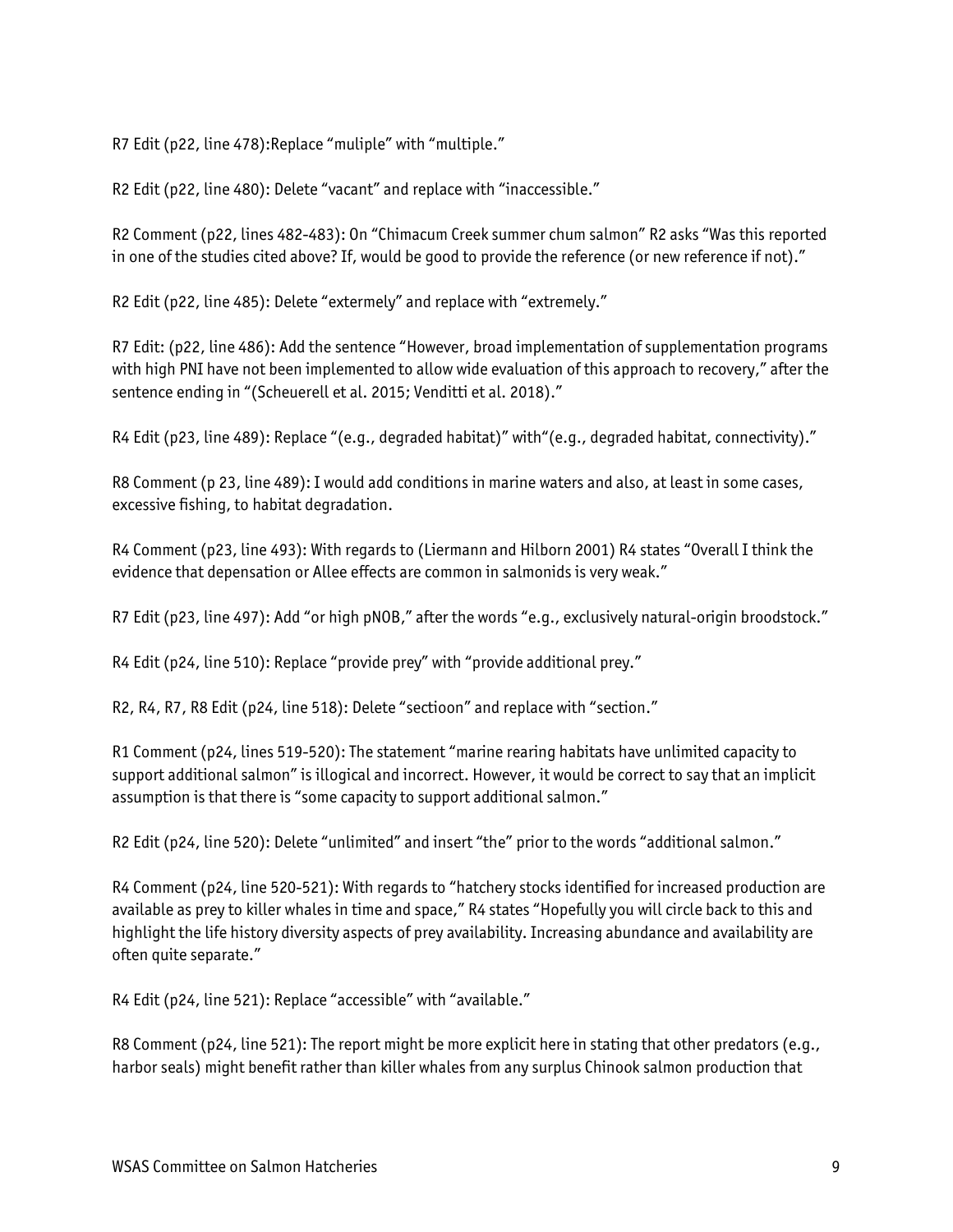could be accomplished. This would also, presumably, necessitate no increase or even a reduction in fishing take.

R1 Edit (p24, line 521): delete "in time and space."

R4 Comment (p24, line 527): Highlighting the sentence that ends in "resources," R4 states "And implicitly that salmon come from hatcheries and that it is our job to care for salmon in captivity and then release them back into the wild when we deem it ready."

R8 Edit (p24, line 529): "than"

R4 Edit (p24, line 530): R4 suggests the paragraph end with the additional sentence "That being said, education programs must be aware of the implicit lessons that may be perceived from children about the role of people vs. nature in producing salmon" and comments on this addition that "This came up recently in an invasive species meeting here in AK. A colleague at ADFG was lamenting that there was not enough enforcement to bust folks that dump fish out of buckets and there was some evidence that recent introductions came from children (who perhaps didn't have the heart to flush the gold fish). At the same time ADFG is promoting children to dump fish (albeit a different fish) out of buckets as part of salmon in the classroom."

## **Risk of Hatcheries**

R7 Edit (p25, line 535): Insert a comma after the word "Thus."

R8 Edit (p25, line 541): The wild populations tend to be less productive as well as less abundant, and that is more important, really, I think.

R4 Comment (p26, line 555): After the word "unmarked" in line 555, R4 inserts in (natural origin?), seeking clarification.

R4 Comment (p26, line 563): At the end of the paragraph, R4 highlights the word "populations" and states "A quick review of the rates of marking is useful here too. Only if there is consistent 100% marking does this seem viable. My understand (at least through about 2009) in the Columbia there as huge variation in proportion of releases marked among programs."

R7 Edit (p26, lines 559-560): Insert "and post-release mortality has not been quantified for most markselective fisheries," after the words "not all unmarked fish that are released survive."

R8 Comment (p25, line 568 and vicinity): Hmmm. Does this not imply that there is already, in some sense, a surplus of hatchery Chinook salmon swimming around? If so, then why the pressure to make more of them for killer whales and fishermen? Won't that only make things worse for the wild runs, and no better for the killer whales?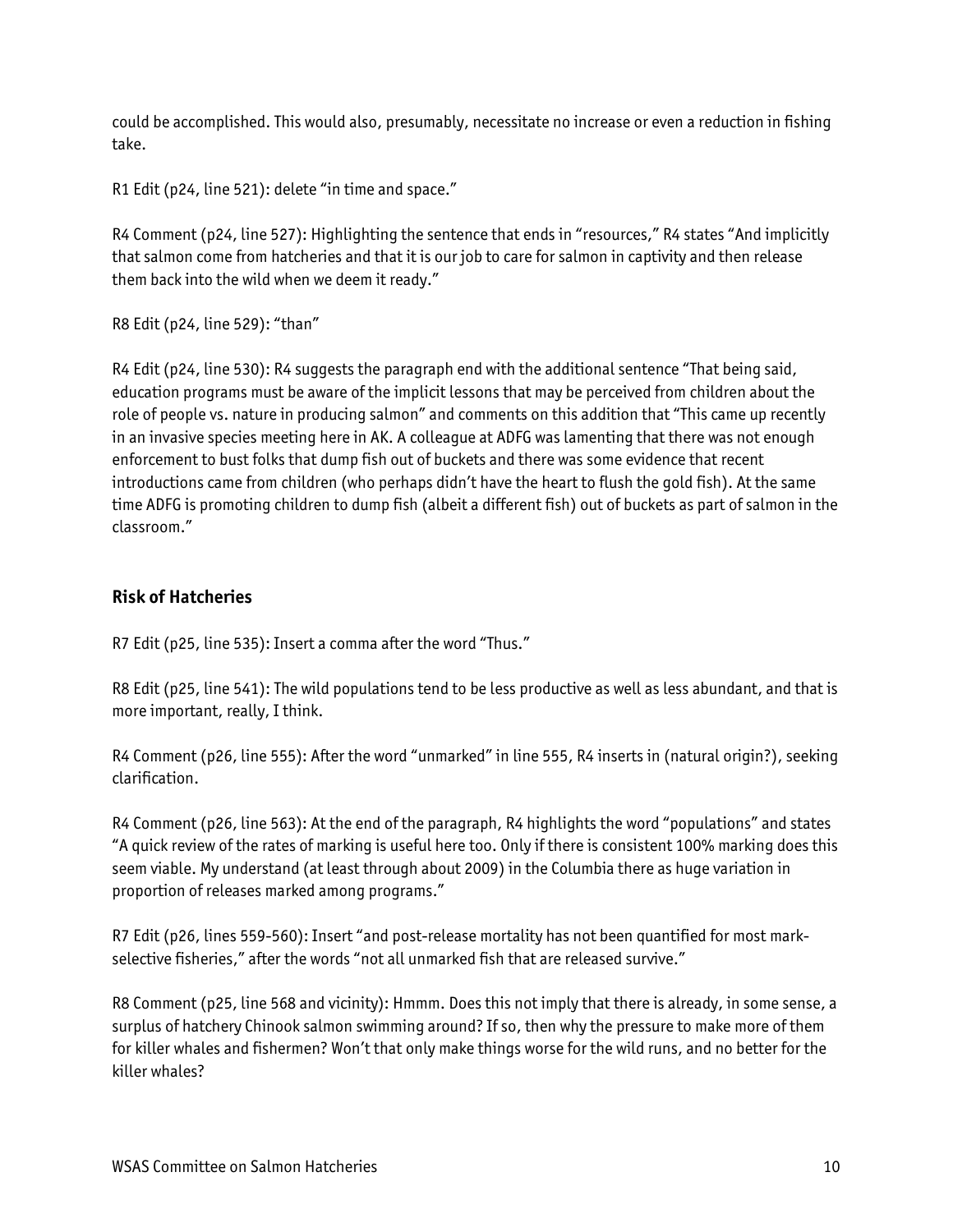R7 Edit (p26, line 571): Replace "restricting" with "restrict."

R4 Comment (p27, line 576): At the end of the paragraph, R4 highlights the word "populations" and states "Also leads to the conundrum of protecting the wild fish through fisheries by not catching as many of the hatchery fish, BUT by doing so increase the potential interactions on the spawning grounds."

R4 Comment (p27, line 585): For the sentence ending in "natural-origin salmon," R4 recommends it would be "Worth citing Rachel Johnson work on this too in Sacramento."

R1 Comment (p29, lines 622-633): With regards to the section "Hatchery propagation…Lairike 1991)," R1 asks "Is this all true if the hatchery population contributes to increased overall population abundance (hatchery + natural), or contributes to the majority of salmon within a watershed? For example is the effective size of Nooksack Spring Chinook population smaller now than it was before the captive broodstock program was initiated, or is it larger now if Ne has increased with N?"

R8 Comment (p29, line 630 and vicinity): The variance in reproductive success of naturally spawning salmon is very great, as shown by many studies including those by the authors. In a hatchery, if all females get their eggs protected (in trays, etc.) the variance in female RS should be less than in the river. In the old days only a few males were spawned, and I know all about sperm competition when milt is mixed, but it still seems that inbreeding might be less in a hatchery than a river. Is this not something one might look for? With parentage analyses, one could determine how often hatchery staff inadvertently spawn siblings. Given the heritability of return date, this might occur, but would in the river too, right?

Likewise, for the section on genetic diversity. It is not true that hatcheries experience no gene flow. In many cases naturally produced fish come in and get spawned, or at least this was a very common practice when only a fraction of the hatchery fish was marked. In addition, if the hatchery reduces variance in RS (e.g., by protecting all eggs, etc.) then might it not have the opposite effect, at least with respect to neutral genetic variation?

R7 Edit (p30, line 647): Add "; Waters et al. 2015" after Ford et al. 2016 in the reference "(e.g., Dickerson et al. 2002; Seamons et al. 2007; Williamson et al. 2010; Ford et al. 2016)."

R2 Comment (p30, line 654): On "Empirical studies," R2 states that the authors "Might also consider citing Van Doornik et al. 2011 which compared diversity in hatchery, supplemented, and non-supplemented Chinook salmon populations over time and found not much difference between the three types. <https://afspubs.onlinelibrary.wiley.com/doi/full/10.1080/02755947.2011.562443> Waters's et al. RAD-seq study on the Cle Elum hatchery also seems important to mention as it looked directly at genomic diversity over time doi:10.1111/eva.12331."

R4 Comment (p31, line 663-664): For the reference (Greene et al. 2010; Schindler et al. 2010; Braun et al. 2016), R4 recommends "Schindler et al. 2015 Portfolio concept in Ecology is a better citation here."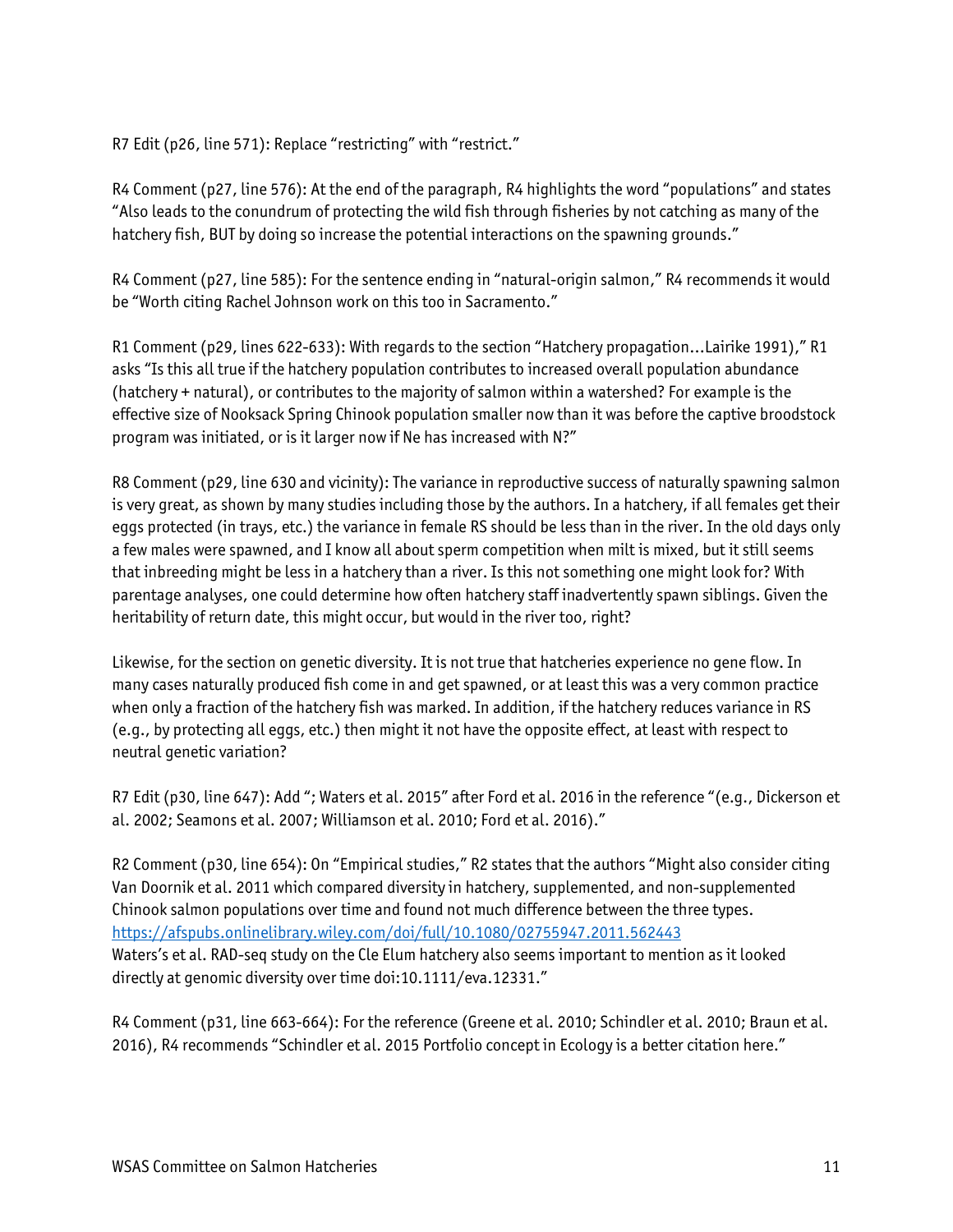R7 Edit (p31, line 668): Add "in fish that may be locally adapted" after the words "the break-up of co-adapted gene complexes."

R7 Edit (p32, line 691): Add a period at end of the sentence.

R2 Comment (p32, line 693): Under the subsection on domestication, R2 suggests that "The Waters's et al papers on the Cle Elum hatchery should be cited somewhere in here."

R7 Comment (p32, lines 696-697): With regards to the references listed, R7 states "The Benjamin et al reference is not highly relevant here since the study is on delta smelt."

R8 Comment (p32, line 700): The exception being spawning timing, where in some cases there has been strong and deliberate adjustment relative to the local wild or source population.

In this section, perhaps there would be value in mentioning, briefly, some traits for which there are known or plausible genetic bases that might shift in a hatchery after inadvertent selection? Aggression, feeding, predator avoidance, redd site selection, etc. That might be easier for people to grasp than epigenetics, important though they can be.

R7 Edit (p33, line 711): Insert "However, studies of RRS in Chinook salmon and steelhead have revealed that high PNI can be effective to limit fitness effects to the wild population when hatchery origin fish mate with wild fish (Hess et al. 2012; Ford et al. 2016; Janowitz- Koch et al. 2019)," after the sentence ending in the words "spawning in the wild (e.g., Araki et al. 2007; Williamson et al. 2010; Thériault et al. 2011; Ford et al. 2016; Janowitz-Koch et al. 2019)."

R1 Comment (p33, lines 711-712): With regards to the sentence "In some but not all RRS studies, researchers have confirmed that the lower fitness of hatchery-origin fish has a genetic basis (Araki et al. 2008; Christie et al. 2014a)," R1 states "There may be a better way to state this. Araki et al. 2009 concluded heritable fitness loss. No others have. Ford et al. 2016, is quite consistent with Araki, et al. 2009, and should be mentioned, although with some potential for other non-genetic effects. To the uninformed, stating it this way and citing two additional studies that both refer the Hood River study, might be unintentionally misleading."

R3 Comment (p33-34, lines 724-732): With respect to "An emerging…unanswered question" R3 responds "Good addition."

R7 Edit (p33, line 720): Replace the phrase "A great deal of recent research effort has been devoted" with "Recent research effort has also been devoted."

R8 Comment (p35, line 762): But see, for example,

Nickelson, T. E., M. F. Solazzi, and S. L. Johnson. 1986. Use of hatchery coho salmon (Oncorhynchus kisutch) presmolts to rebuild wild populations in Oregon coastal streams. Canadian Journal of Fisheries and Aquatic Sciences 43:2443-2449.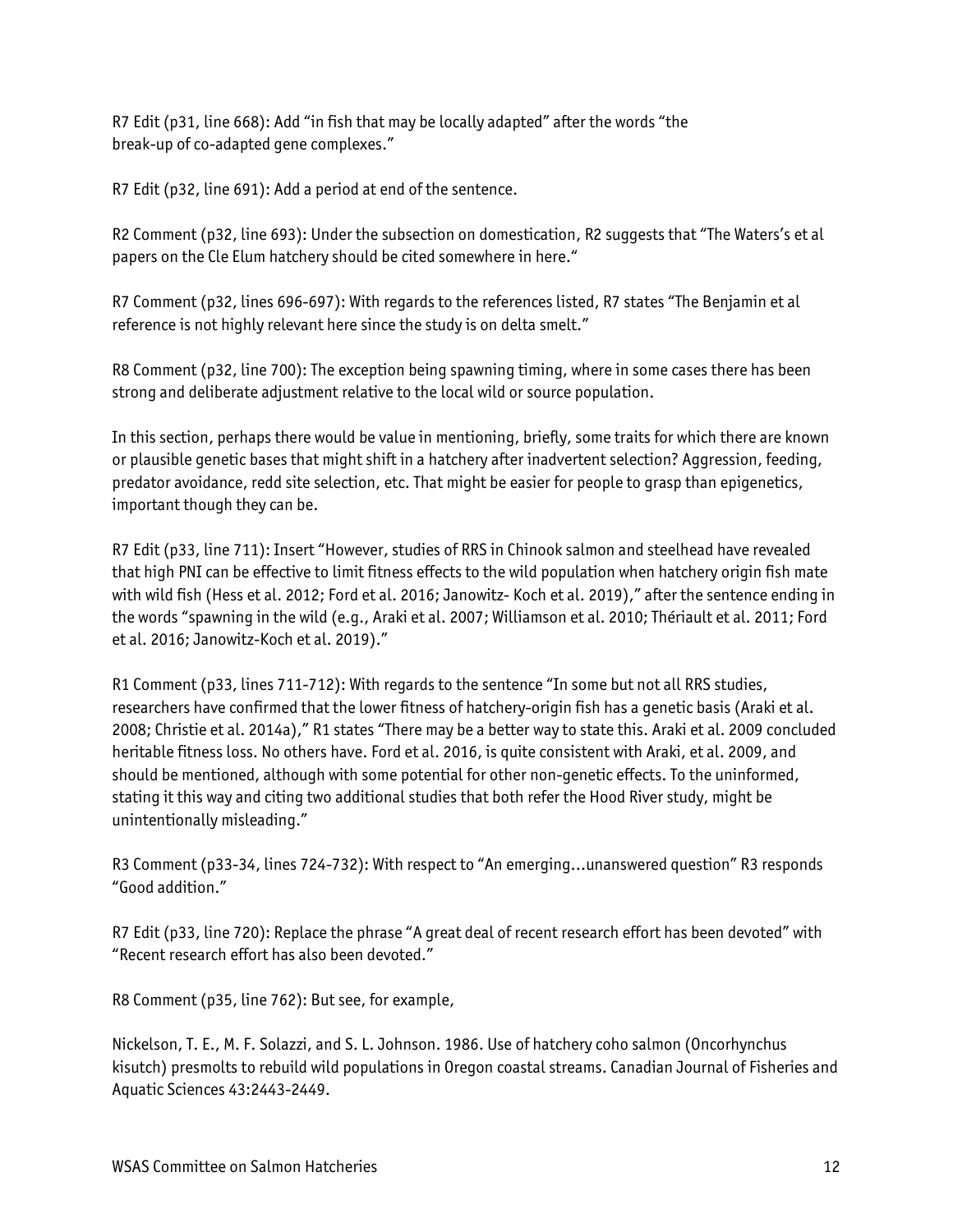R3 Edit (p35, line 763): Replace "labortories" with "laboratories."

R3 Edit (p35, line 767): Replace "assymetries" with "asymmetries."

R4 Edit (p35, line 758): Delete "of" before the words "between hatchery."

R4 Comment (p36, line 772): R4 highlights "habitats" and asks "I think all in freshwater?"

R4 Edit (p36, line 780): Add "counterparts" after "to competition with hatchery."

R3 Edit (p36, line 781): Replace "enviornments" with "environments."

R8 Comment (p37, line 793): I am not convinced by the Ruggerone and Goetz study, despite full respect for the authors, and suggest more caution when referring to it.

R8 Edit (p37, line 797): "ultimate"

R7 Edit (p37, line 805): Replace "seprate" with "separate."

R4 Comment (p37, line 807): With regards to the reference (Davis et al. 2018), R4 states "Cunningham et al. 2018 Global Change Biology revealed a strong negative correlation between wild AK chinook and hatchery chum from Hokkaido. That interaction if real must occur in high seas."

R1 Edit (p38, line 817): Delete "of marine habitats."

R1 Comment (p38, line 817): With regards to the reference (Tatara and Berejikian 2012) R1 states "This review and synthesis discussed competition among juveniles in freshwater. Carrying capacity in marine environments is also important, but the number of hatchery fish released in Washington state is a very small proportion of hatchery releases into the North Pacific. Discussion of hatchery effects on competition and marine carrying capacity should carefully articulate the spatial and temporal scale, as done in the preceding paragraph."

R8 Comment (p. p39, line 842): The Huber and Carlson study was in California so you might cite this as the general issue, and then the local example.

R4 Comment (p39, line 850): R4 highlights "populations" at the end of the paragraph and states "Consider citing new paper in CJFAS by Andy Seitz et al. showing high salmon shark predation on large (age 3) chinook in Bering sea and gulf of AK. Potential for hyperpredation/apparent competition if hatcheries are supporting boom of predators that prefer larger prey."

R4 Comments (p42, line 920): R4 highlights the word "pathogens" at the end of the paragraph and states it is "Worth highlighting the role of climate in these potential impacts as well."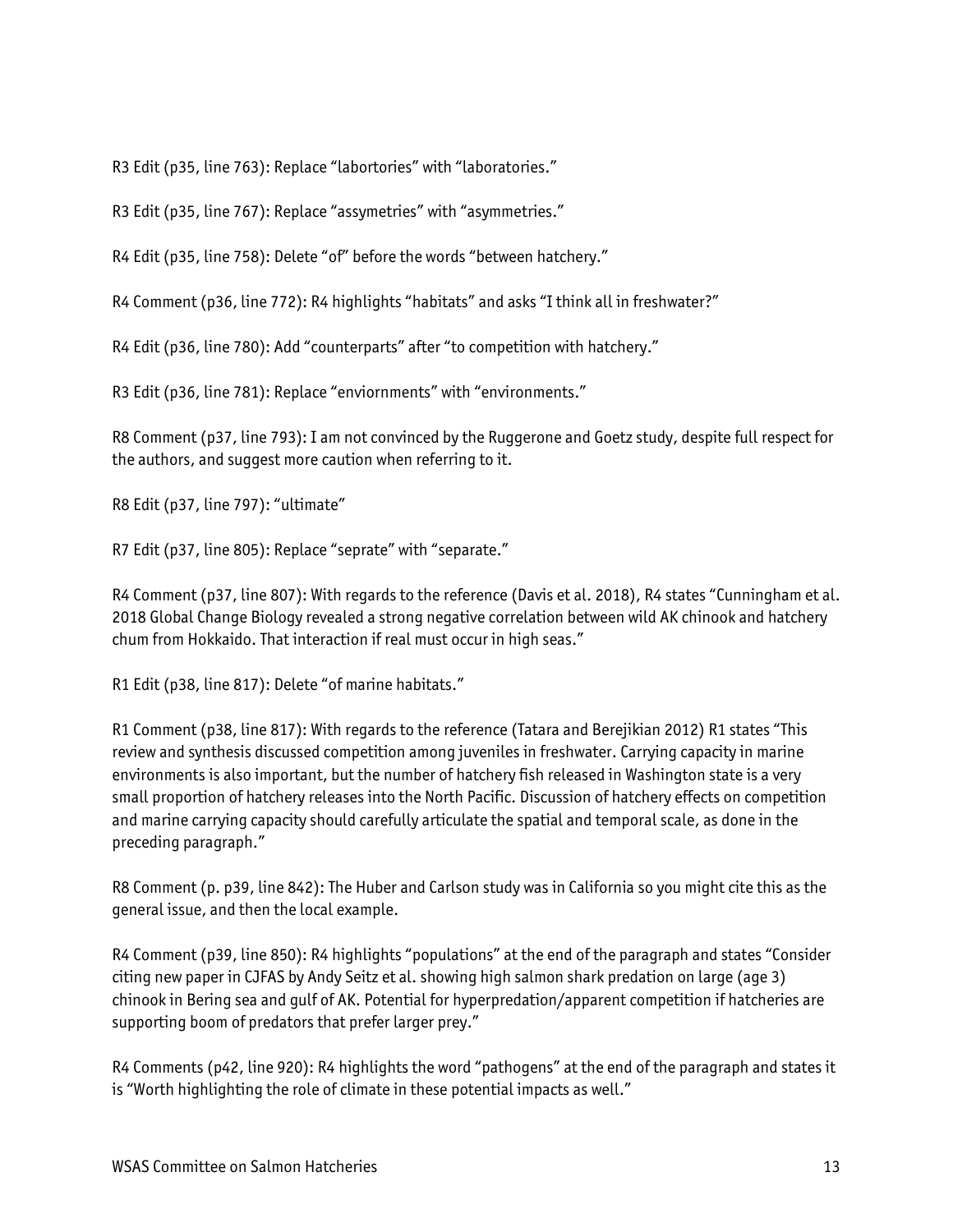R4 Comments (p43, line 929): R4 highlights the word "point" and adds "And serve as disease vectors."

R8 Comment (p43, line 936): Might point out that if the hatchery takes a standard amount of water, and climate change reduces flows, the natural population may suffer disproportionately

R2 Comment (p44, lines 956-959): On the Levin (2001) study, R2 mentions "As an aside, it seems like it would be worth repeating this study using a) an additional 20 years of data, and b) a more accurate estimate of ocean conditions."

R8 Comment (p. 44, line 959): If the study was by Levin (singular), then it should be "author"

R3 Edit (p44, line 962): Replace "Snake River basin" with "Snake River Basin."

R8 Comment (p45, line 969): Was the correlation positive or negative? More fish released was associated with higher or lower productivity?

R3, R8 Edit (p45, line 977): Replace "proporation" with "proportion."

R8 Edit (p46, line 992): "negatively"

R3 Edit (p46, line 996): Replace "popualtions" with "populations."

R7 Edit (p46, lines 999-1001): Replace "Lister et al. (2013) used a unique study design to separate the hatchery-origin fish reduce natural-origin productivity hypothesis from the hatchery-origin fish perform poorly in the natural environment hypothesis," with "Lister et al. (2013) used a unique study design to separate contrasting hypotheses: hatchery-origin fish may reduce natural-origin productivity versus hatchery-origin fish perform poorly in the natural environment."

R7 Edit (p46, line 1001): Replace "He" with "They."

R8 Edit (p47, line 1009): "al.'s"

R8 edit (p47, line 1016): "Alaska"

R4 Edit (p47, line 1019): Add "and fueling the belief that hatchery production was attributable" after "fishery catch (Amoroso et al. 2017)."

R3, R4, R8 Edit (p48, line 1037): Replace "popualtion" with "population."

R3, R4 Edit (p48, line 1039): Replace "targetted" with "targeted."

R4 Edit (p48, line 1045): Add "in either freshwater or marine ecosystems" after "natural populations."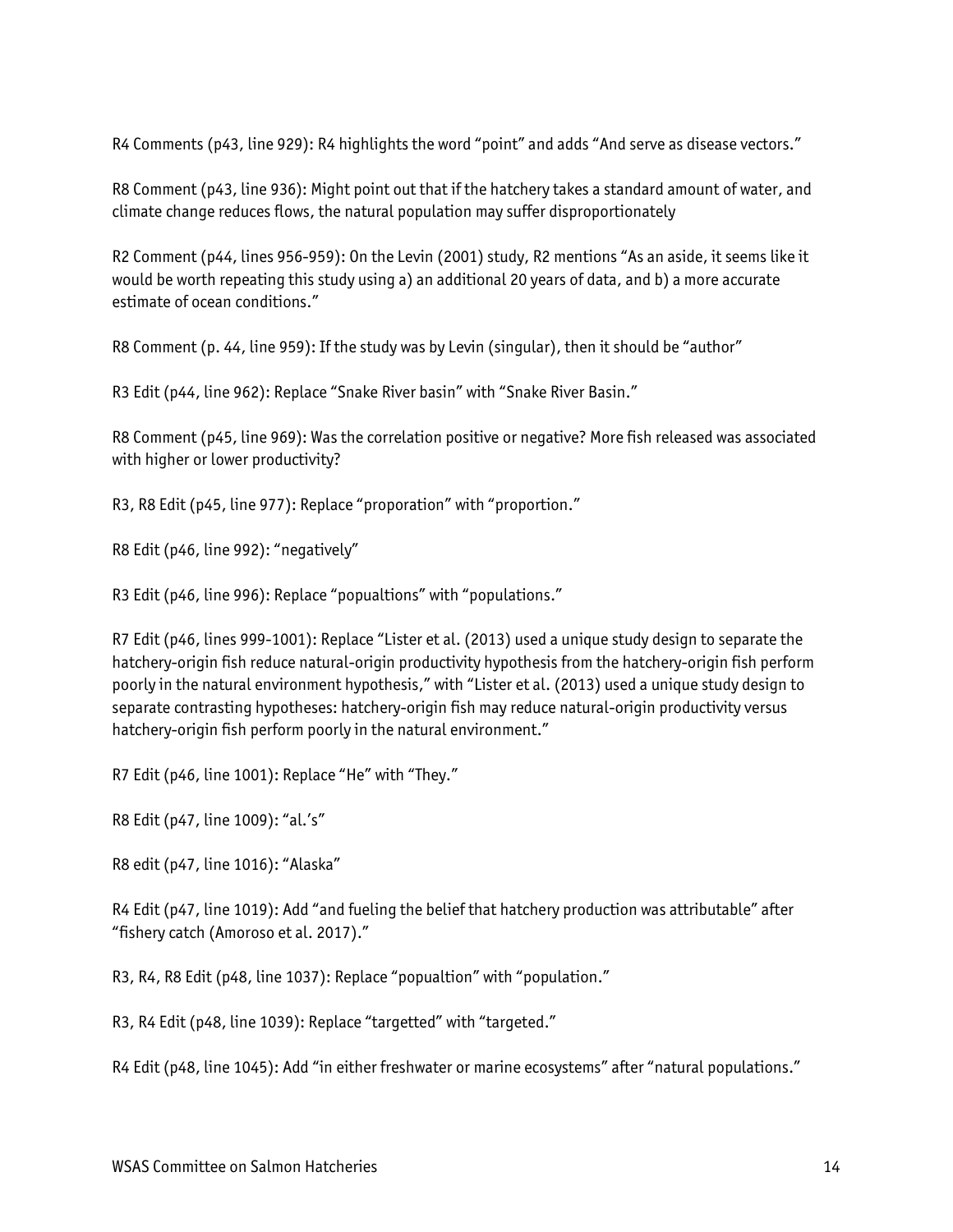VE Edit (p48, line 1045): Replace "popuations" with "populations."

#### **Hatchery Reform**

R1 Comment (p49, line 1066): "This paragraph is very important. This point is not often articulated."

R3 Comment (p49-50, lines 1066-1073): "Good Section."

VE Edit (p50, line 1084): Replace "long term" with "long-term."

R4 Edit (p51, line 1097): Add ", which in turn facilitate metapopulation level resilience and stability" after "portfolios."

R4 Comment (p51, line 1108): Replace "In fact" with "Indeed."

R3 Edit (p52, line 1114): Replace "on the these" with "on these."

R1 Comment (p52, line 1117): On the word "wild," R1 asks "'Natural' to be consistent with your qlossary?"

R1 Comment (p52, line 1127): "Does this equation assume that pre-zygotic mechanisms are responsible for reduced RRS of hatchery fish (e.g., pre-spawning mortality, reduced competition for access to females, etc)?"

R3 Edit (p52, line 1129): Replace "hatcher-origin" with "hatchery-origin."

R2 Comment (p53, line 1138): For the equation on line 1144, R2 highlights the small "2" to the right of the equation with a question mark.

R3 Edit (p54, line 1156): Replace "temporally separating" with "temporally or spatially separating."

R2 Edit (p54, line 1166): Replace "populations' " with "population's."

R4 Comment (p54, lines 1162-1164): With regards to the statement "Indeed, 34 of the 35 (97 %) conservation hatchery programs operated by WDFW employ integrated broodstock management, whereas only 47 of 124 (38 %) WDFW harvest hatchery programs employ the integrated approach," R4 comments "This is a great statistic. Perhaps allude to this above where I commented on different objectives only being meaningful if they have different strategies. This suggest that they do."

R1 Comment (p55, lines 1175-1178): With regards to section "Third, HSRG (2013) identified four stages...two dams (HSRG 2012)," R1 states "This was a great process for a situation like the Elwha, where almost immediately the capacity of the watershed to support salmon and steelhead increased greatly. Is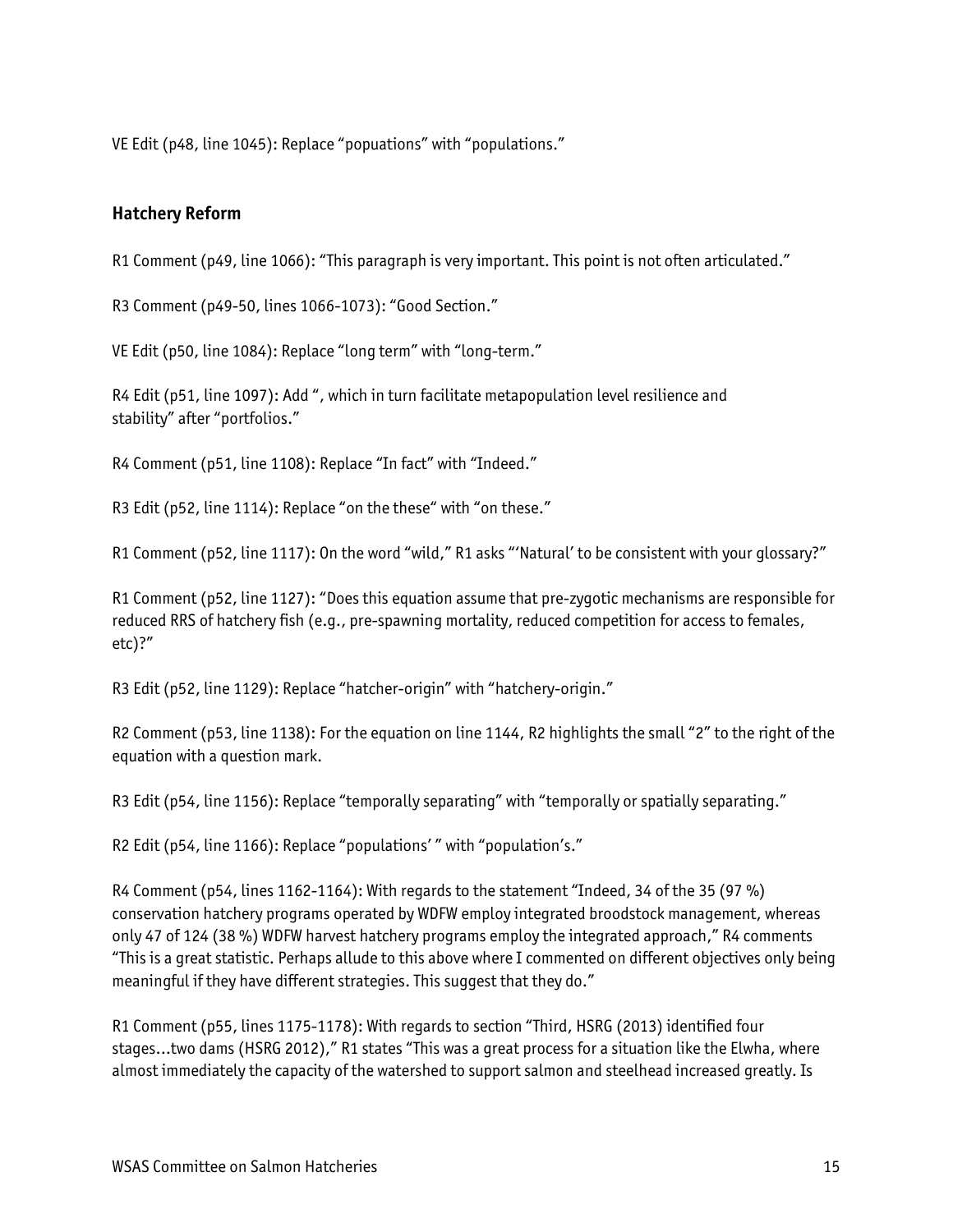this a reasonable framework for most of the rest of watersheds in WA state, most with declining or stable habitat, or does it apply only to Elwha-similar situations, which are rare."

R8 Edit (p55, line 1187): "prerequisite" seems like the wrong word here

R3 Edit (p58, line 1251): Replace "Perseveration" with "Preservation."

R2, R4, R7, R8 Edit (p58, line 1252): Replace "becuase" with "because."

R1 Comment (p58-59, lines 1246-1254): With regards the section "HSRG (2013) stated…identity and diversity," R1 states "Authors seem to be arguing that high PNI targets should be adopted during the first two phases. If so, I'd suggest stating that directly and then defend it more specifically. To say that it seems counter-productive is a bit vague and doesn't inform the issue much."

R7 Edit (p59, line 1272): Replace "If you remove the recovery phase" with "If the recovery phase is removed."

R3 Comment (p60, line 1275): Replace "Four of the five of these programs are" with "Of these, four of the five are."

R3 Edit (p61, line 1301): Is "wildlife" meant to be "wild fish?"

R4 Edit (p60, line 1284): Replace "captive-breed" with "captive-bred."

R1 Edit (p61, line 1301): Delete "life."

R3 Edit (p61, line 1317): Replace "moderate, to extreme" with "moderate, or extreme."

R7 Comment (p62, lines 1325-1334): With regards to the section "In Figure 3, we provide four different …you do both (Figure 3)," R7 states "This illustrates a simple point with these four combinations, but more complex scenarios would benefit from more combinations if taken to publication."

R7 Comment (p62-63, lines 1339-1341): With regards to the statement "This means that you can directly compare different broodstock and escapement management options across parameter space, to determine which management option provides the lowest risk of fitness loss to the wild population," R7 mentions "The additional scenarios in the appendix are helpful."

R7 Comment (p63, lines 1348-1349): With regards to the statement "decreasing pHOS provides greater fitness gain than increasing pNOB," R7 responds "In some cases, effective pHOS may be lower than pHOS so this might achieve the same effect as modeled."

R8 Comment (p64, line 1368): "delete "a" so it reads "benefits to wild populations."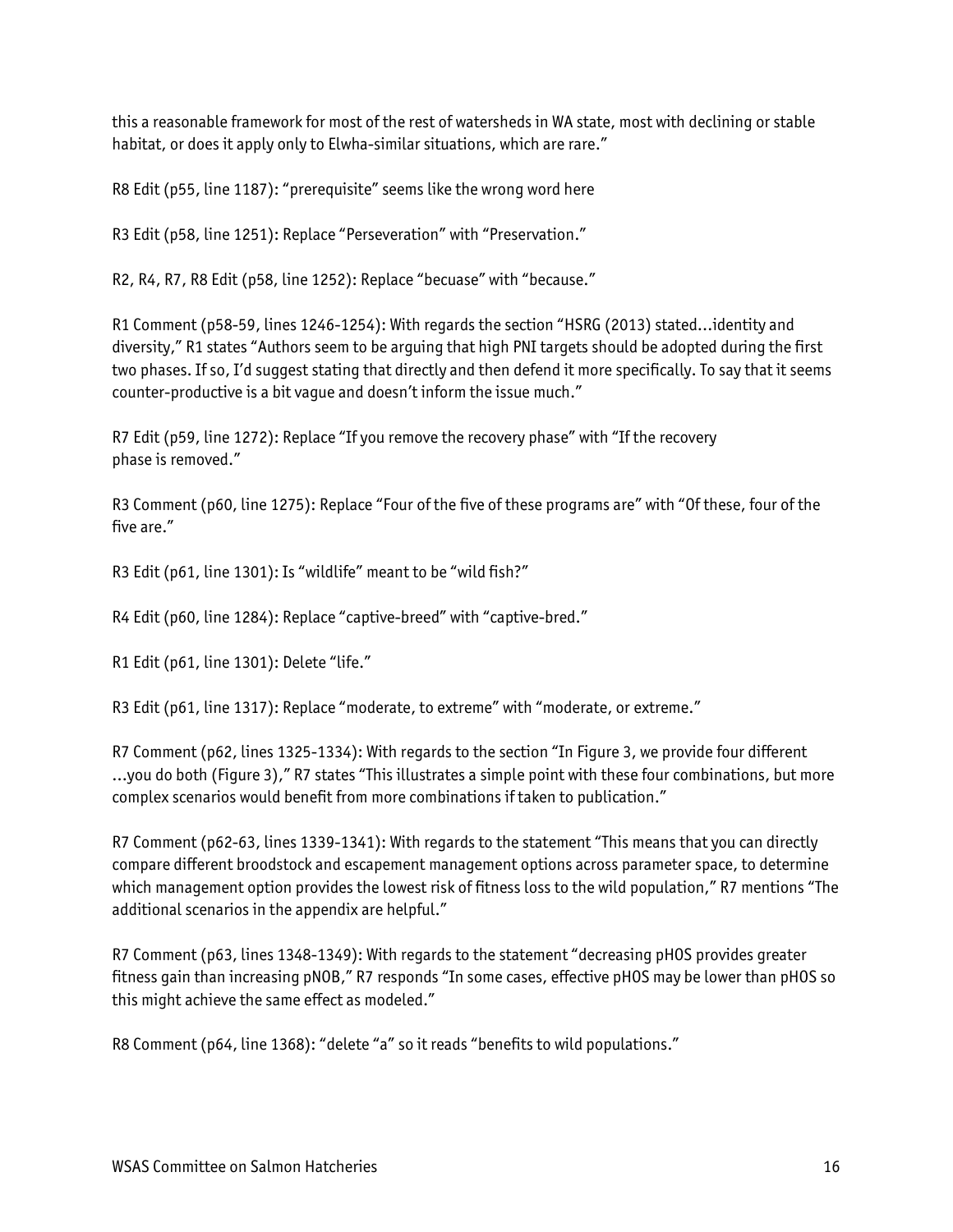R7 Comment (p65, lines 1398-1399): With regards to the statement "and high pNOB may decrease recruitment from the hatchery population by decreasing hatchery fitness;" R7 responds "Not clear. There isn't strong selection in the hatchery environment."

R7 Comment (p65, lines 1402-1404) With regards to the conclusion that "the demographic model suggests that reducing pHOS produces greater natural recruitment, recruit per spawner, and wild fitness than increasing pNOB (Appendix Figure A4-3)" R7 states "Agreed for these scenarios. However, not clear if pNOB is maintained at high levels. It would also be worth discussing effective pHOS vs. pHOS."

R6 Comment (p66): R6 states additional implications and recommendations with respect to the Baskett-Waples model, "The Baskett-Waples model makes clear the fitness trough that occurs when the selective optimum of the hatchery population is different enough that fitness of H fish in the wild is compromised, but not so different that H fish fail to reproduce in the wild. It could be pointed out that this has important implications for establishment of new segregated hatchery programs, which should be strongly domesticated to be divergent enough from the local wild population. Unless a non-local population is imported (along with all the risks that entails), it will be necessary to develop a new divergent hatchery population locally. That would take a number of generations, and unless containment is essentially 100% effective, the new hatchery population could have severe adverse fitness consequences for the wild population during the period when it is only moderately diverged."

R7 Comment (p68, line 1462): For the section on "Controlling pHOS," R7 recommends "A paragraph on effective pHOS vs pHOS is warranted in this section."

R7 Edit (p68, line 1471): Add the phrase "and for species such as steelhead that spawn near peak runoff," after "implement effectively, especially on larger rivers."

R7 Comment (p69, line 1475): With regards to "(Wilson et al. in prep)" R7 asks "Is there a link to a draft that can be viewed?"

VE Edit: (p70, line 1497): Replace "downstram" with "downstream."

R8 Comment (p70, line 1506): There is a growing literature indicating some effects of catch and release fisheries, so if the hatchery run is large enough to generate a lot of effort, then the wild population may still suffer. For example, if 5% of the wild steelhead caught and released die, and we catch enough of them (including multiple captures) it might add up. Here, as with so many aspects, the problems tend to scale with the relative size of wild and hatchery populations.

R8 Comment (p71, lune 1527): Might cite Campton (2004) on this topic, but then note that these protocols are totally artificial and bear no resemblance to what occurs in rivers. Thus I think calling random mating "genetically benign" is unwarranted (Quinn 2005).

Campton, D. E. 2004. Sperm competition in salmon hatcheries: The need to institutionalize genetically benign spawning protocols. Transactions of the American Fisheries Society 133:1277-1289.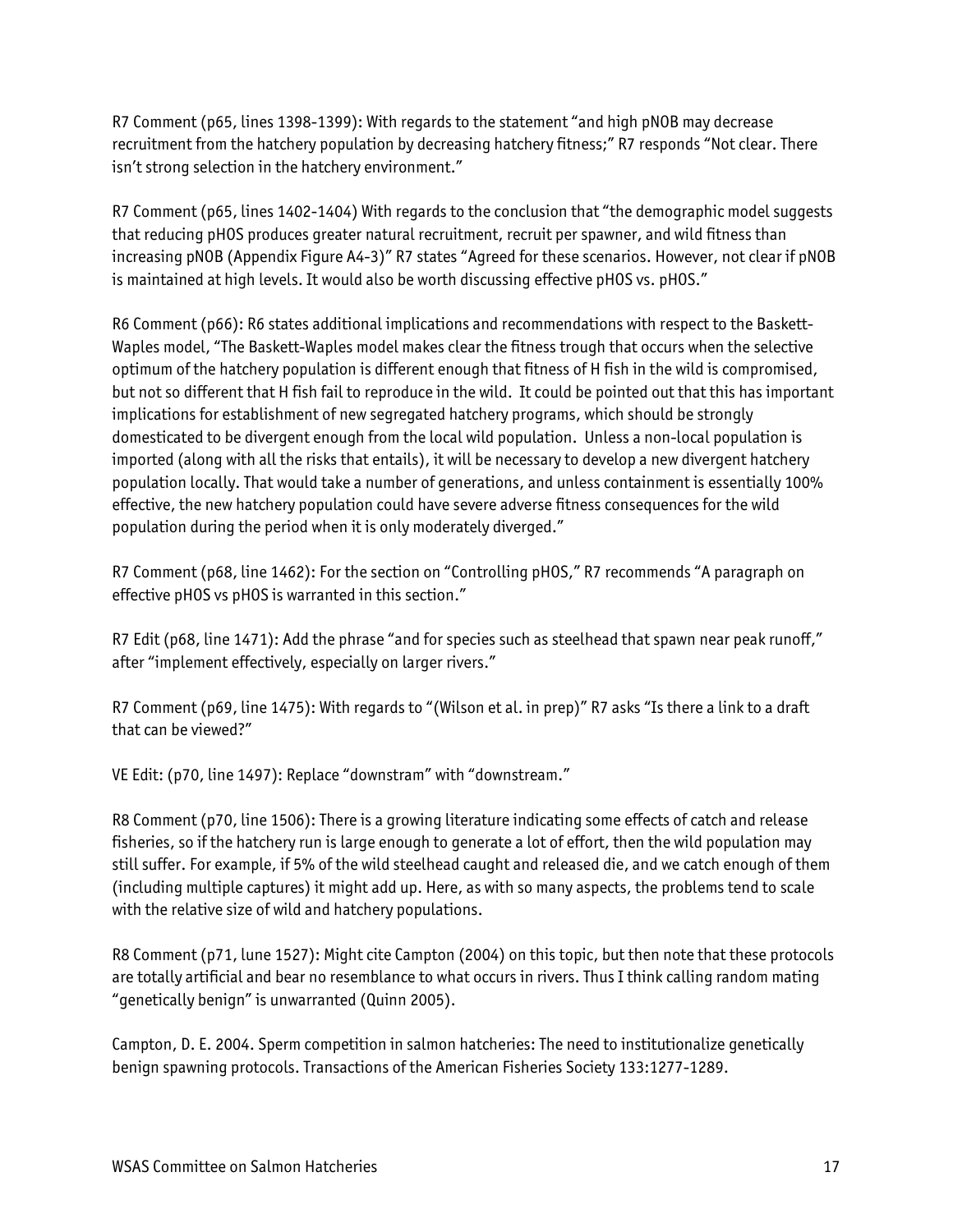Quinn, T. P. 2005. Comment: Sperm competition in salmon hatcheries - The need to institutionalize genetically benign spawning protocols Transactions of the American Fisheries Society 134:1490-1494.

R8 Comment (p72, line 1542): Hmmm… Is it the number released or the number returning that is more important? Wouldn't it depend on the nature of the issue? Competition among juveniles might be more related to number released, whereas number returning might affect genetic concerns?

R3 Edit (p72, line 1549): Replace "naturally" with "natural."

R3, R8 Edit (p72, line 1556): Replace "into Washington" with "into the Washington."

R2 Comment (p72-73, lines 1558-1560): On the statement "Chinook salmon hatchery production generally increased through the 1970s, peaked in the late 1980s (200-250 million), and subsequently declined (currently approximately 170 biomass released has also declined? I wonder if some of the decline since the 1980's is due to releasing smaller numbers of larger fish?"

R7 Edit (p73, line 1560): Replace "Coho hatchery production" with "Hatchery production of Coho salmon."

R7 Edit (p73, lines 1570-1571): Replace "the median conservation program size is 212,500 and the harvest program size is 1,750,000," with "the median conservation program size is 212,500 juveniles released, which is relatively much smaller than and the harvest program size is 1,750,000 juveniles."

R8 Edit (p73, line 1574): "al."

R2 Edit (p74, line 1581): R2 highlights the word "program" with a question mark to indicate a word may be missing.

R3 Edit (p74, line 1581): Replace "program" with "program goals."

R7 Edit (p74, line 1581): Replace "to meet conservation program" with "to meet program goals."

R2 Comment (p74, lines 1600-1602): On the statement "These observations indicate that AHA lacks the predictive precision needed for a hatchery program-by-program determination of release number needed to keep hatchery impacts on natural populations within acceptable limits," R2 states that "I think I still agree with this, but on the other hand it might be better than nothing…"

R7 Edit (p76, line 1628): Replace "outsize" with "outsized."

R3, R7 Edit (p76, line 1628): Replace "important" with "importance."

R7 Edit (p77, line 1654-1655): Replace "long term evolution" with "long-term evolution."

R7 Edit (p79, line 1699): Replace "collected eyed eggs from" with "eyed eggs collected from."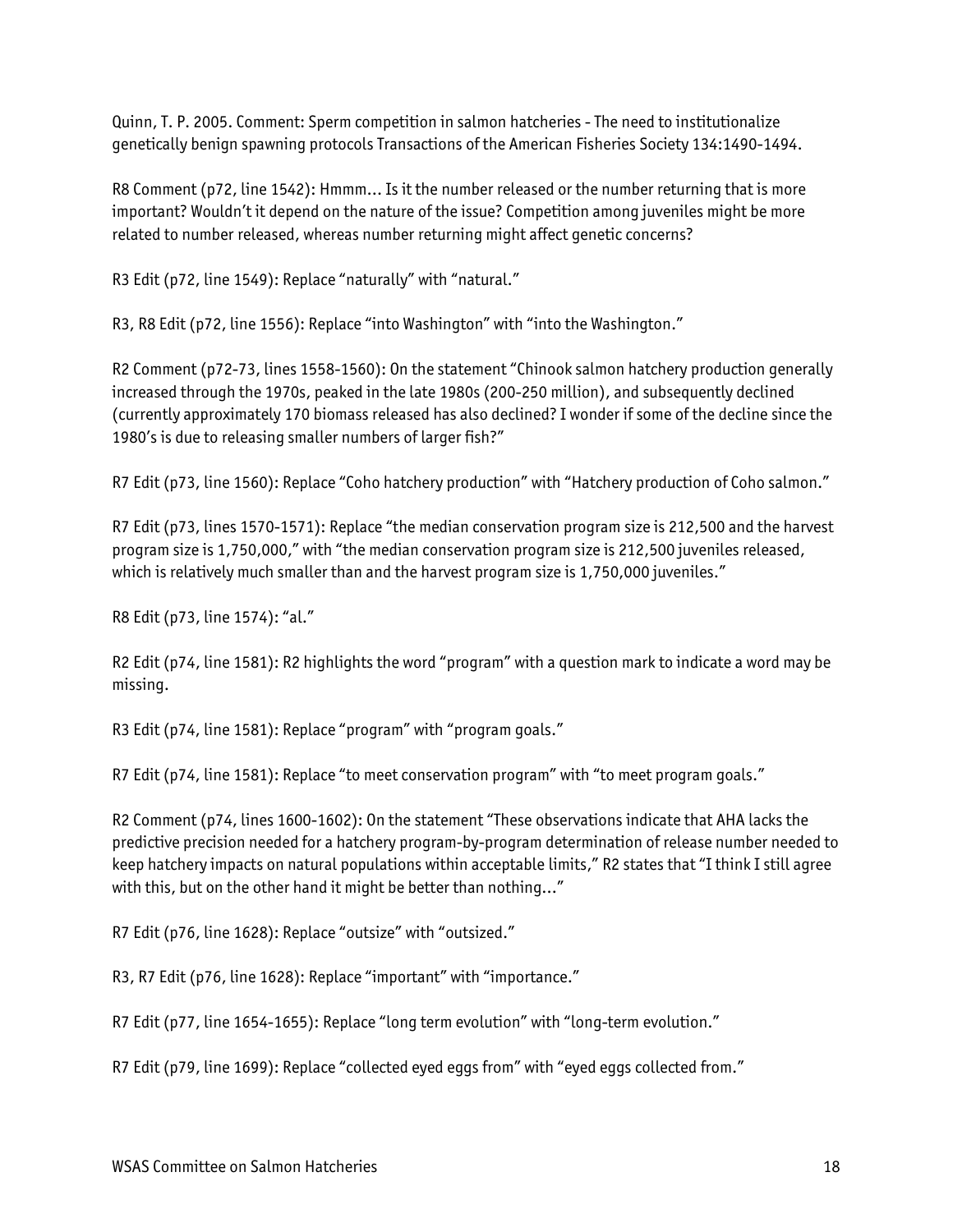R8 Comment (p80, line 1712): It has long been known that releasing large smolts results in more jacks and younger females too in Chinook. Consequently, a balanced evaluation of the benefits of large smolts needs to consider this smaller size and inflated survival rate unless one uses (for example) an age-4 adult equivalent in Chinook and adjusts downward returns of younger fish.

R4 Comment (p80, line 1720): R4 highlights "(data not shown)" and states "Would be a great figure or review in and of itself. Are those data available from HSRG work?"

R8 Edit (p81, line 1730): transfers were

R7, R8 Edit (p82, line 1765): Replace "Another strategy are volitional releases" with "Another strategy is volitional release of smolts."

R3 Edit (p82, line 1774): Replace "specifics" with "specific."

R3, R7 Edit (p82, line 1776): Replace "non-exist" with "non-existent."

R2 Comment (p83, lines 1781-1782): On the statement "as WDFW hatcheries have generally transitioned away from fry (non-smolting fish)" R2 asks "Does this explain some of the declining trend in release numbers since the 1980's?"

R8 Edit (p83, line 1778): "timing…is"

R7 Comment (p83, lines 1790-1792): With regards to the statement "Indeed, Snow 2015 reported that earlier releases of summer Chinook salmon had a higher smolt to adult survival rate than later releases." R7 responds "Earlier releases should be smaller than later releases, so this point is not clear."

R8 Comment (p83, line 1790): Snow 2015 – this reference is missing.

R7 Edit (p84, line 1804): Delete "of" in the phrase "effectiveness of releasing of actively smolting fish" so it reads "effectiveness of releasing actively smolting fish."

R8 Comment (p85, line 1827): If ad clips are so good, then why are so many salmon released with other, internal marks only, or none at all? What is the overall fraction of ad clipped Chinook and coho from state, federal, and tribal programs? Such a breakdown might be informative.

R2 Edit (p85, line1833): Insert "are" after "However, they."

R8 Comment (p85, line 1833): "they are costlier"

R3, R7 Edit (p85, line 1837): Replace "used on conservation" with "used in conservation."

R3 Edit (p86, line 1850): Replace "PRV (Meyers 2017)" with "Piscine orthoreovirus (PRV; Meyers 2017)."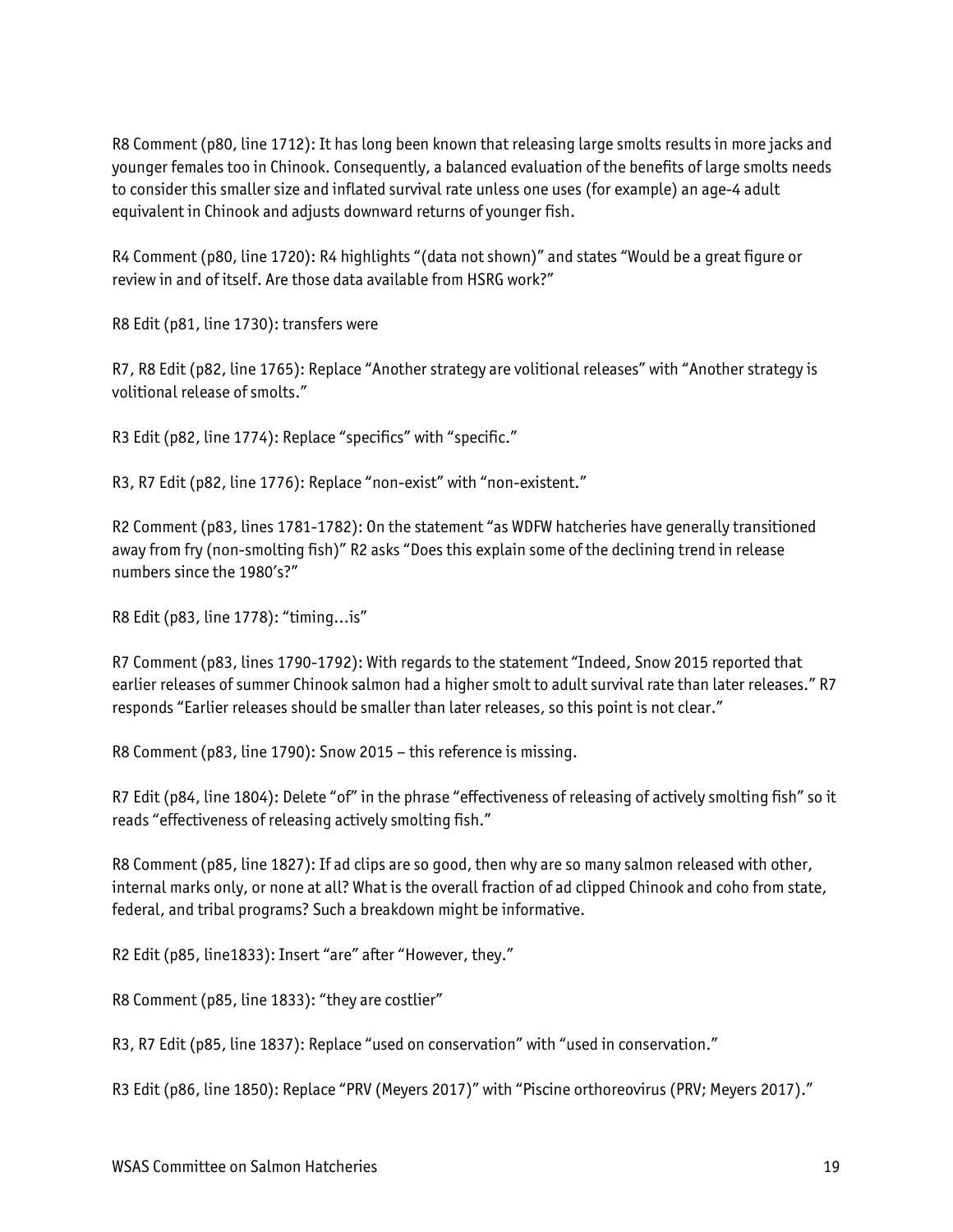R3 Edit (p86, line 1850): Replace "'The Salmonid.." with "In addition, 'The Salmonid…"

VE Edit (p87, line1882): Replace "long term" with "long-term."

R7 Edit (p85, line 1825): Add the sentence "However, mass marking may subject wild fish to higher exposure to handling stress and delayed mortality after release," after the sentence ending in "the hatchery (i.e., controlling pNOB)."

R7 Edit (p85, line 1826): Add the phrase "unless other genetic approaches could be implemented to rapidly identify fish" after the words "confounded with natural-origin salmon."

R4 Comment (p85, line 1843): R4 highlights "(Steele et al. 2019)" at the end of the sentence and adds in the comments "And doesn't allow for mark selective fisheries."

R8 Edit ((p87, line 1865): "in treating dish disease"

R3 Edit (p87, line 1869, 1879 & 1885): Replace "Elliot" with "Elliott."

R2 Comment (p88, line 1913): R2 asks whether in the adaptative management section "I wonder if you want to say something about the possibility of running the entire hatchery system in a way that would allow for great power to detect effects, for example by deliberately varying release numbers in a systematic way?"

R6 Comment (p88): R6 makes a general comment on adaptive management, stating "One of the limitations of adaptive management vis a vis salmon hatcheries is that deleterious effects on fitness-related traits are very difficult to demonstrate empirically, in part because natural demographic and environmental variation is large. This means that, even with a very large monitoring effort, substantial changes to the natural population could occur years before they can be reliably detected (see Hard 1995). This reality has important consequences for risk-averse management."

R4 Edit (p89, line 1920): Add "and even less so offshore" after "Columbia River estuary."

#### **Emerging Science**

R4 Comment (p91, lines 1956-1959): With regards to the statement "In our literature summary, we sought to identify the most influential studies from 2010 to the present addressing a hatchery reform action, or more indirectly, informing the likelihood or magnitude of a hatchery benefit or risk," R4 mentions that "This will make excellent paper in and of itself."

R2 Comment (p92, line 1985): With respect to the reference to Christie et al. 2014a; Ford et al. 2016, R2 also suggests "you might also mention Ford et al. 2012 (doi: 10.1111/j.1755- 263X.2012.00261.x ) in this context."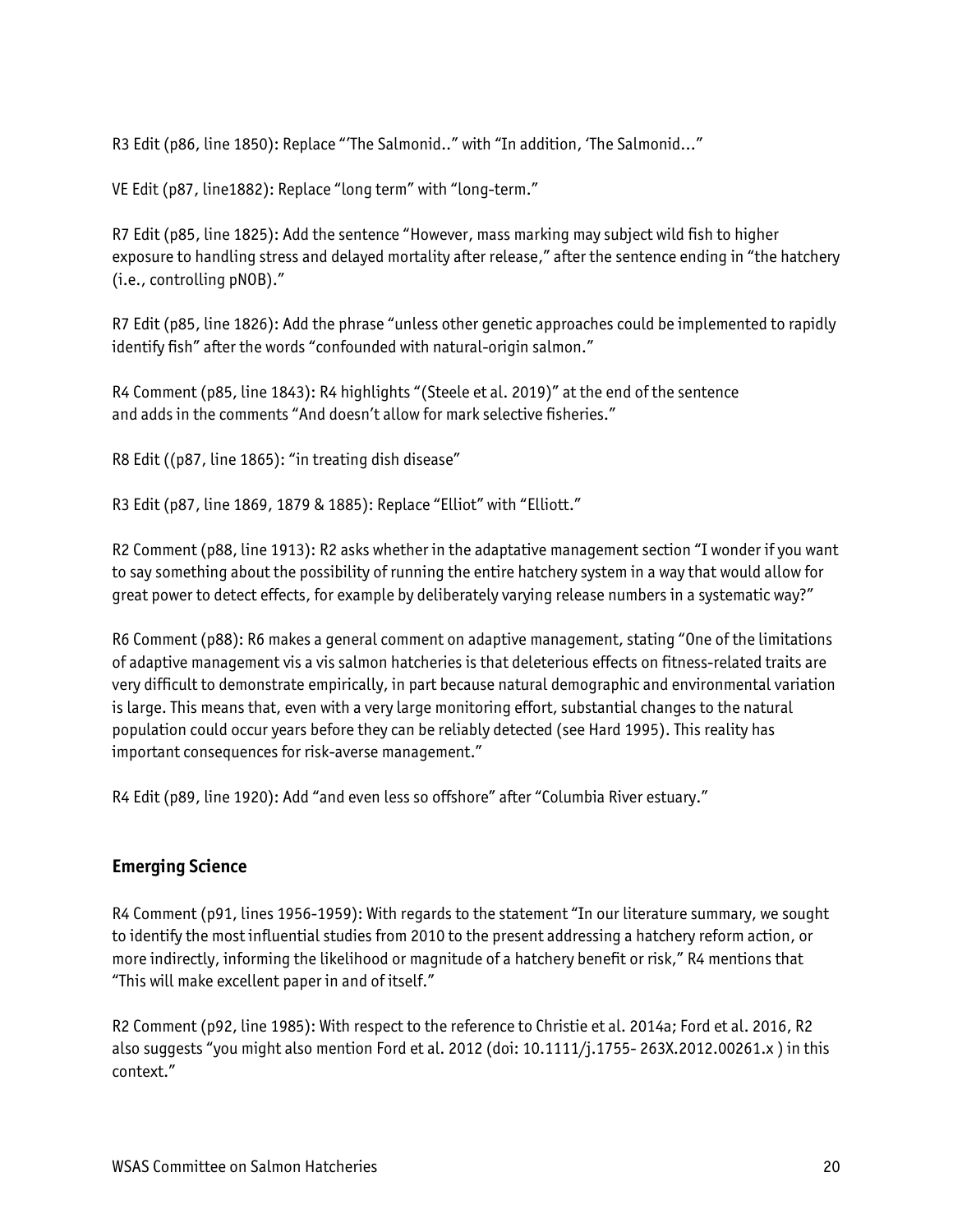R7 Edit (p92, line 1980-1981): Add "Hess et al. 2012;" to the references so it reads "(Hess et al. 2012; Christie et al. 2014a; Waters et al. 2015; Ford et al. 2016; Janowitz-Koch et al. 2019)."

R7 Edit (p93, line 1991-1992): Add "Hess et al. 2012;" to the reference so it reads "(Hess et al. 2012; Janowitz-Koch et al. 2019)."

R2 Comment (p93, lines 1994-1995): With regards to the statement "Major changes in hatchery management provide important opportunities to evaluate hatchery reform" R2 states "Somewhere in here should you mention Nelson et al. 2019's study that found no apparent negative (or positive) effect of hatchery releases on Puget Sound Chinook salmon productivity? This is sort of the flip side of the Scheuerell and Venditti studies – not a lot of evidence of large-scale benefits from conservation hatcheries, but perhaps also not a lot of evidence for large scale demographic depression from harvest-oriented hatcheries (at least in Nelson's study – this is in contrast to some others you cite earlier such as Levin et al. 2001 and Buhle et al. 2009)."

R8 Edit (p93, line 2004): "al." Ditto for line 2005

R4 Comment (p94, line 2029): R4 highlights the word measure at the end of the paragraph, and states "Think call out to Dittman et al. embryonic imprinting to aid supplementation is worth noting. Cover of Fisheries."

R7 Edit (p94, line 2010-2011): Add "; Janowitz-Koch et al. 2019" to the references so it reads "(Berejikian and Van Doornik 2018; Janowitz-Koch et al. 2019)."

# **Conclusions and Recommendations**

R2 Comment (p95, lines 2040-2041): R2 agrees with the statement that "additional research on the economic, social, political, and legal value of hatcheries that will help clarify the benefit-risk tradeoff."

R8 Comment (p95, line 2042): Why must the choice be between fisheries subsidized by hatcheries or wild runs with no fishing? Put another way, why has the department been so reluctant to embrace what so many anglers want – more access, even if it means less or even no retention. The department seems to think that nobody will buy a license unless they can maximize their cooler load but increasingly this is not the case. Not only is the department not showing leadership, it is not even willing to follow when and where the anglers lead. But I digress, perhaps.

R2 Edit (p96, line 2064): Delete "unreasonable" and replace with "unsupportable."

R4 Comment (p96, lines 2069-2070): With regards to the conclusion "hatchery reform is largely aimed at reducing risk in a relative but not absolute sense" R4 responds that this is a "Constantly changing target with modifications to hatchery programs (e.g. release size)."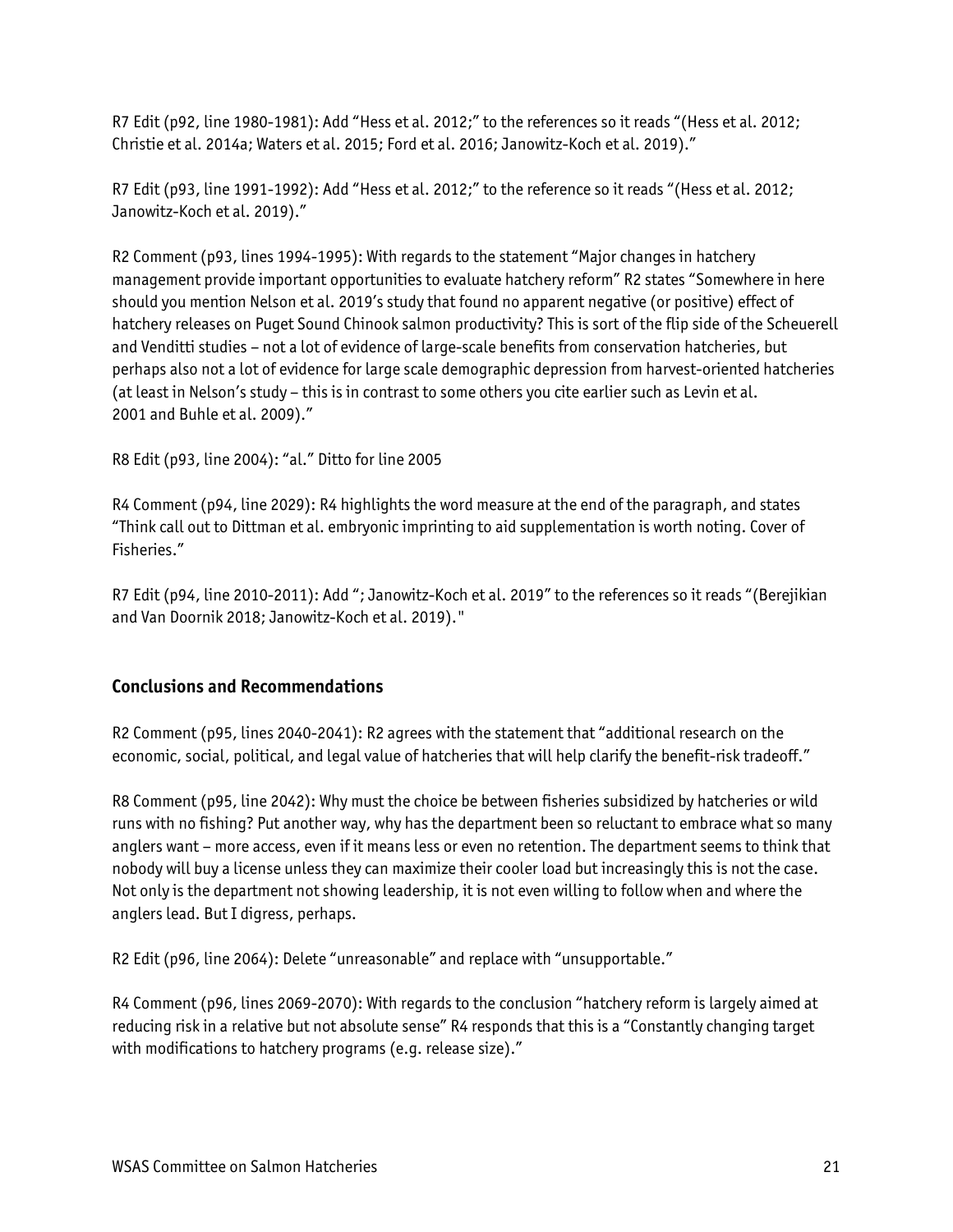R4 Comment (p97, lines 2079-2080): With regards to the conclusion "In WDFW's hatchery system, a cultural focus on efficiency and maximizing abundance prevent widespread implementation of risk reduction measures" R4 asks "I wonder if you might make this statement even more robust: it seems that large scale production programs are simply not compatible with risk reduction measures."

R3 Edit (p97, line 2080): Replace "prevent" with "prevents."

R2 Edit (p97, lines 2088-2089): Replace "Such measures become progressively difficult, or at least time consuming and costly" with "Such measures become progressively more difficult, or at least more time consuming and costly."

R8 Comment (p97, line 2093): Why stop short of the obvious next step? Why not suggest that the state, by itself or in partnership with other regional entities, commence a really good, carefully-planned study of its own on wild and hatchery salmon? See also line 2161.

R8 Comment (p98, line 2110): OK – but given the demands from killer whale constituents, anglers, and tribal fishermen, how are so going to dial back on hatchery release numbers?

R2 Edit (p98, line 2115): Replace "be more" with "be the more."

R3 Edit (p98, line 2115): Replace "be more" with "be a more."

R4 Comment (p98, lines 2110-2111): With regards to the conclusion "Program size requires more careful scrutiny and scientific justification because it affects virtually every aspect of hatchery risks" R4 states "Strong conclusion that seems obvious but excellent to formalize."

R2 Comment: (p100, lines 2141-2144): On the statement "we recommend crafting a stand- alone monitoring and adaptive management plan for each hatchery program that quantifies both benefits and risks, and explicitly links hatchery performance metrics to potential operational changes," R2 states "Agree, but I think you should also recommend that the programs have a monitoring and adaptive management plan as a group, at least on a regional level. In other words, I'm not sure you want to recommend that each program have an independent, separate plan – rather they should work together to maximize information content and to address risks that present themselves at a level larger than a single program (e.g. ecological interactions in Puget Sound)."

R1 Comment (p100-101, lines 2162-2173): With regards the section "The scientific community… intended to provide harvest" R1 states "I'd be careful here. As difficult as it was to pull off the Idaho Supplementation studies, even that study did not come close to the timeframe needed to evaluate 'hatchery reform effectiveness', if by that you mean manipulating PHOS or PNI and measuring population response. It would take 10's of generations to do so. I think treatment-reference studies on a landscape scale should be conducted, but I'd suggest being very clear here about the expectations for that type of study. For example, in a 20-year timeframe you may be able to detect changes in measures of genetic diversity, natural population abundance, freshwater productivity (adult to smolt), and that would be quite valuable. But, because so much of the HSRG and discussion in this document is about heritable fitness loss caused by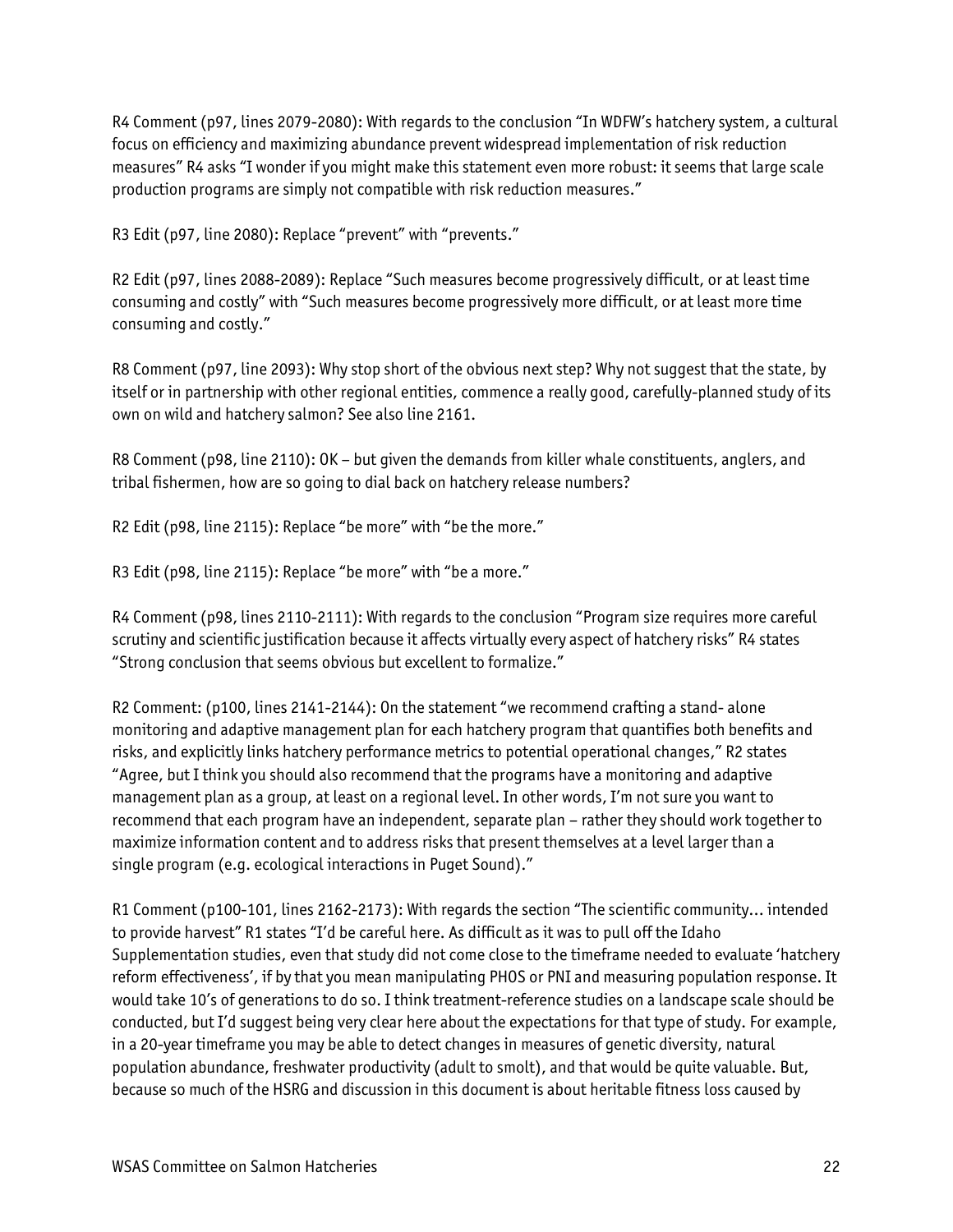hatcheries and implementation of HSRG principles (broodstock management) to mitigate that risk, the reader may think that a treatment-reference study can answer the questions surrounding broodstock management and effects on fitness, which is very unlikely."

R2 Comment (p101, lines 2172-2173): On the statement "we suggest a similar research program is needed to evaluate the risks of hatchery programs intended to provide harvest," R2 states "Agree – excellent suggestion."

R2 Edit (p101, line 2174): Replace "a experimental" with "an experimental." R8 Edit: "an experimental approach"

R2 Comment (p101, lines 2177-2180): On the statement "We suggest that large-scale manipulative experiments that evaluate major changes in hatchery management are critical opportunities to advance hatchery reform science in Washington State," R2 states "Agree! You might want to highlight some of these recommendations with bullet points and in the executive summary – worried they may be easily buried and ignored here. Actually, I just looked and see you did this, although might consider expanding the exec summary slightly to include of these recommendations more explicitly."

R1 Comment (p102, line 2192): On "have unlimited rearing capacity" R1 comments that "Again, I would be careful concluding that this assumption is implicit. There is clearly an assumption that there is additional rearing capacity, but what is the evidence that managers or proposers of increased hatchery production are assuming 'unlimited rearing capacity'. I just don't think that's likely and should be restated to 'implicitly assumes…….have additional capacity.'"

R2 Comment (p102, line 2192-2193): On the statement "marine ecosystems will have some limit to the number of salmon (including hatchery-reared fish) they can support," R2 responds "Yes, although as demonstrated by the Alaska pink and chum programs, the ocean may have a lot of 'extra' capacity to support salmon and its possible we are not close to that limit now. Clearly it's an important thing to study and figure out, however."

R2 Comment (p102, lines 2193-2195): R2 agrees with the conclusion "efforts to characterize marine carrying capacity are essential to developing hatchery management strategies that account for competition."

R2 Comment (p102, line 2198): With respect to the reference to Sharma (2006), R2 states "The Buhle et al. 2009 study is also a good example of a situation where hatchery production was clearly demonstrated to depress wild production. On the other hand, I'm not sure anyone has gone back and evaluated how total (hatchery and wild) coho salmon abundance on the Oregon coast changed after cessation of hatchery releases there – from a purely fisheries perspective I don't know if the tradeoff was worth it or not."

R4 Comment (p102, line 2203-2204): With regards to the statement "understanding the role of life history diversity on hatchery-wild ecological interactions is a significant research need" R4 adds in his comments "And ecosystem benefits/risks."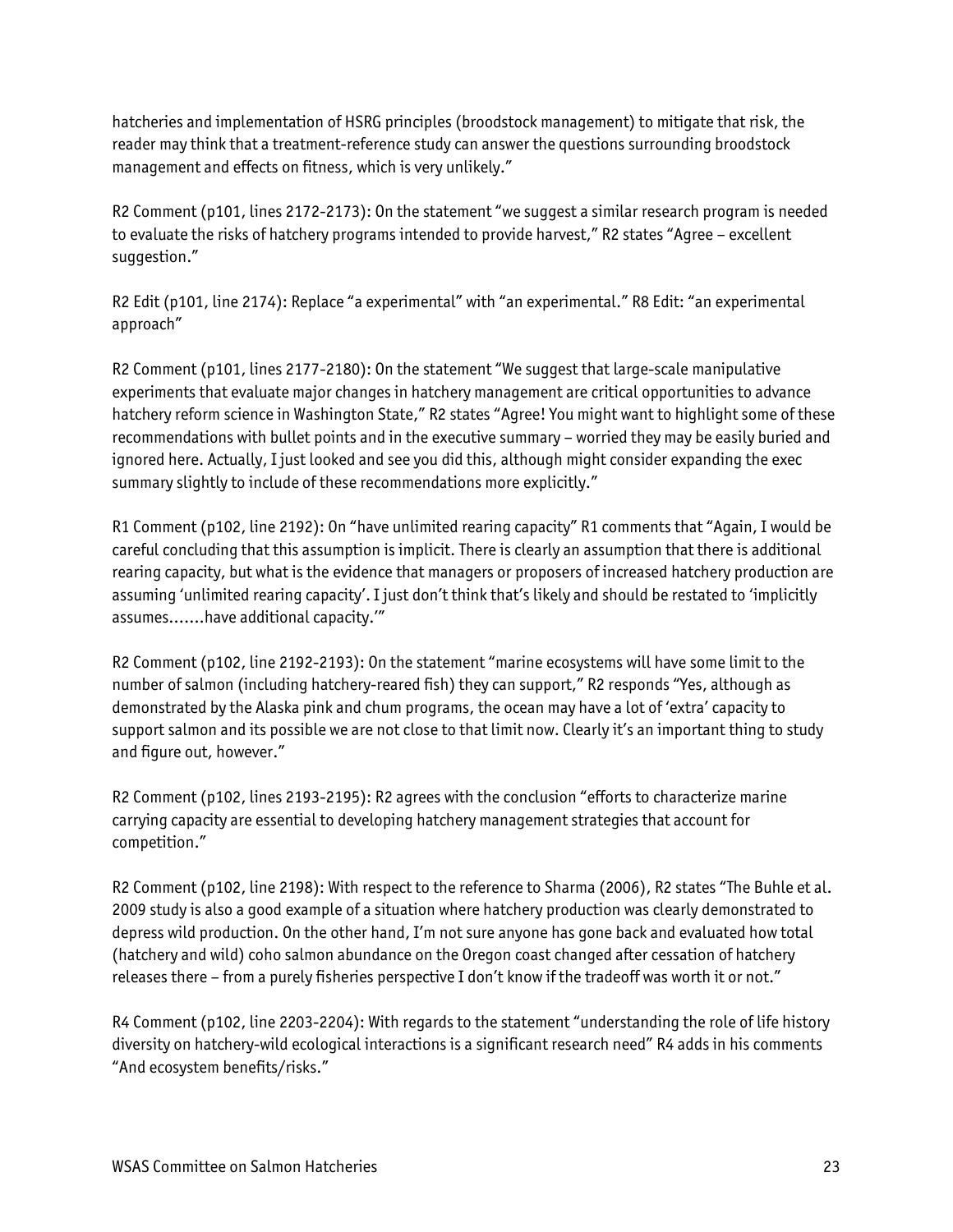R4 Comment (p103, lines 2215-2217): With regards the conclusion "we recommend a more rigorous, consistent and intentional evaluation of cumulative hatchery effects across multiple hatchery programs operating within a geographic region" R4 states "This is a strong suggestion but also tip toes around the need to define the appropriate spatial scale for assessing cumulative impacts. Is all of Puget Sound appropriate? All PNW? I don't know the answer but it is critical to the discussion. Below you suggest it is at the ESU level. Perhaps that's right…"

R7 Edit (p103, line 2206-2207): Replace "population a collapse (Carlson et al. 2011)" with "a population collapse (Carlson et al. 2011)."

R7 Edit (p103, line 2213): Replace "potentially" with "potential."

We revised "this hypothesis has potentially major implications" to "this hypothesis potentially has major implications."

# **References**

R3 Comment: R3 recommends that the authors make sure "Elliott" is spelled correctly (see edits on p87 from R3).

R7 Edit (p113, line 2536): Add in reference to Hess, M. et al 2012 after Herr et al.

R6 References: R6 referred to a number of studies within their comments, and the references for those studies are included below.

Hard, J. J. 1995. Genetic monitoring of life-history characters in salmon supplementation: problems and opportunities. American Fisheries Society Symposium, 15:212-225.

Kalinowski, S.T, D.M. Van Doornik, C.C. Kozfkay, and R.S. Waples. 2012. Genetic diversity in the Snake River sockeye salmon captive broodstock program as estimated from broodstock records. Conservation Genetics 13:1183-1193

Waples, R.S., and J. Drake. 2004. Risk-benefit considerations for marine stock enhancement: a Pacific salmon perspective. pp. 260-306 in K.M. Leber, S. Kitada, H.L. Blankenship, & T. Sva sand, eds. Stock Enhancement and Sea Ranching: Developments, Pitfalls and Opportunities. Second Edition, Blackwell, Oxford.

# **Definition of Terms**

R1 Comment (p125, lines 2949-2952): With regards to the definition of "Wild," R1 suggests "doing a final check to make sure this definition was adhered to throughout the document."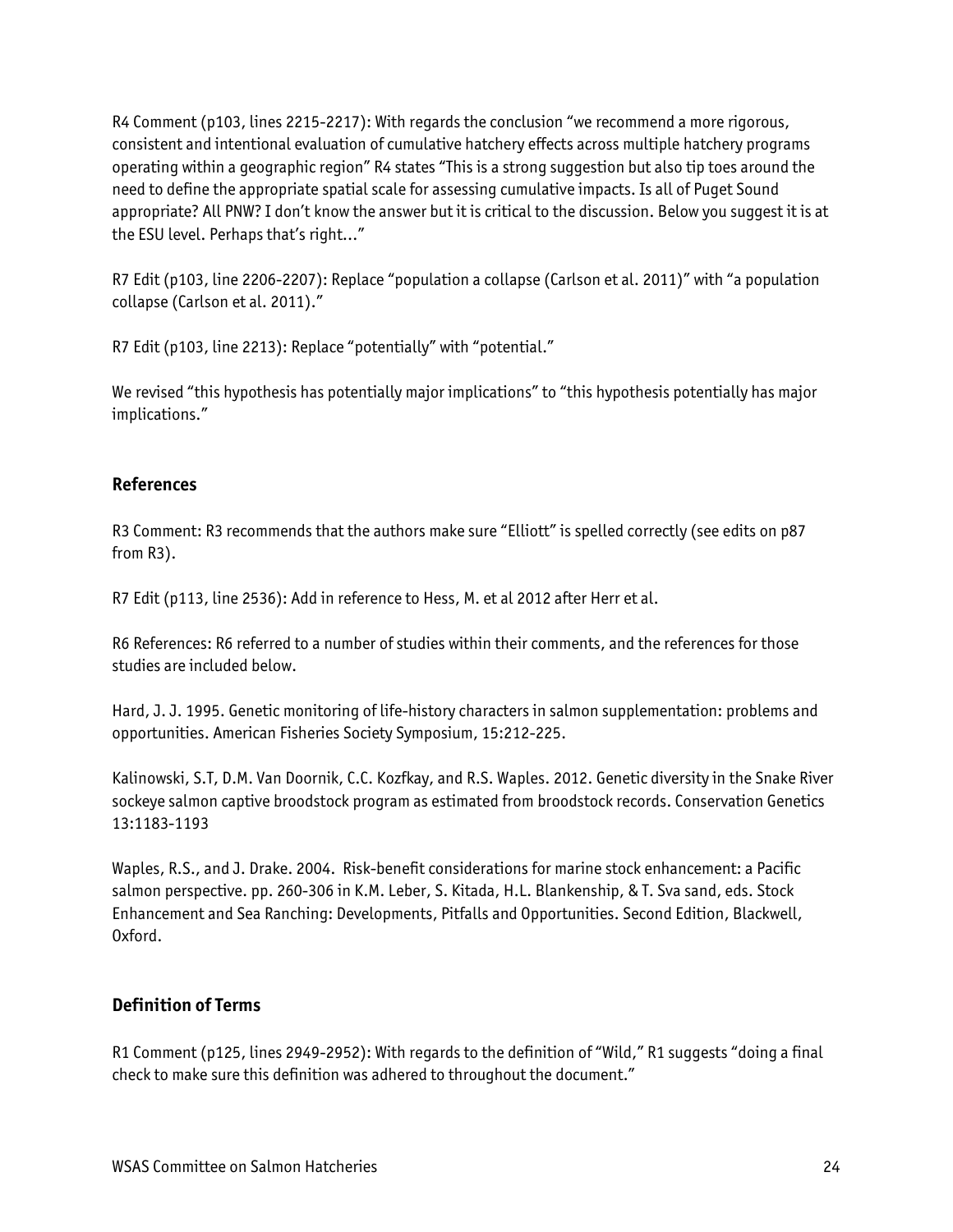## **Tables**

R7 Edit (p131): Replace the phrase "Integrated Chinook hatchery programs throughout Washington" with "Integrated Chinook hatchery programs throughout Washington run by WDFW." R7 further comments "It is not clear if this table is intended to only include integrated hatchery programs run by WDFW, or comprehensive of all programs. If the latter, then there are several missing."

R1 Comment (p132): On Christie et al. 2014a and the statement "When spawning in the river, hatcheryorigin fish from local or predominantly wild broodstock tend to have lower reproductive success than natural-origin fish; evidence for genetic basis to fitness costs of hatchery propagation" R1 states "It's very important to get this right. This review both supports and is also equivocal. This from the Results section of the paper, "The Wenatchee Chinook and Umpqua coho studies (Theriault et al. 2011; Ford et al. 2012) followed a similar design to the Hood River steelhead study and compared hatchery fish with different degrees of hatchery ancestry. Unlike the Hood River case, neither study found significant differences in RRS between the different types of hatchery fish spawning in the wild, providing no evidence that reduced RRS was due to genetic effects in these studies (Fig. 4). We are still left with evidence for heritable fitness loss for steelhead (Araki et al. 2009), with confirmatory results from Ford et al. 2016. It's important to be clear about this."

R7 Edit (p132): Replace "(Janowitz-Koch et al. 2019) with "(Janowitz-Koch et al. 2019; Hess et al. 2012).

R7 Edit (p132): Modify the implication for the (Janowitz-Koch et al. 2019; Hess et al. 2012) reference to read "Hatchery programs with high pNOB and PNI can provide conservation benefits and limit negative fitness effects on wild fish," instead of "Hatchery programs with high PNI can provide conservation benefits."

R7 Edit (p132): Modify the implication for the Waters et al. 2015 reference to read "Integrated broodstock management with high pNOB and PNI limits divergence of hatchery from natural populations" instead of "Integrated broodstock management limits divergence of hatchery from natural populations."

R7 Edit (p132): Replace "inimize" with "minimize" within the implication listed for Willoughby and Christie 2017.

VE Edit (p133): Replace "supplemention" with "supplementation" for the implication of the Venditti et al. 2018 reference.

# **Figures**

R4 comments (p135): R4 highlights "A) unmarked Chinook salmon (N = 15 stocks), B) marked Chinook salmon ( $N = 15$ ), C'' and states "Important figure to show the level of exploitation. Surprised it so consistently high on unmarked fish…really high for chinook. Worth indicating that the bars are medians or means?"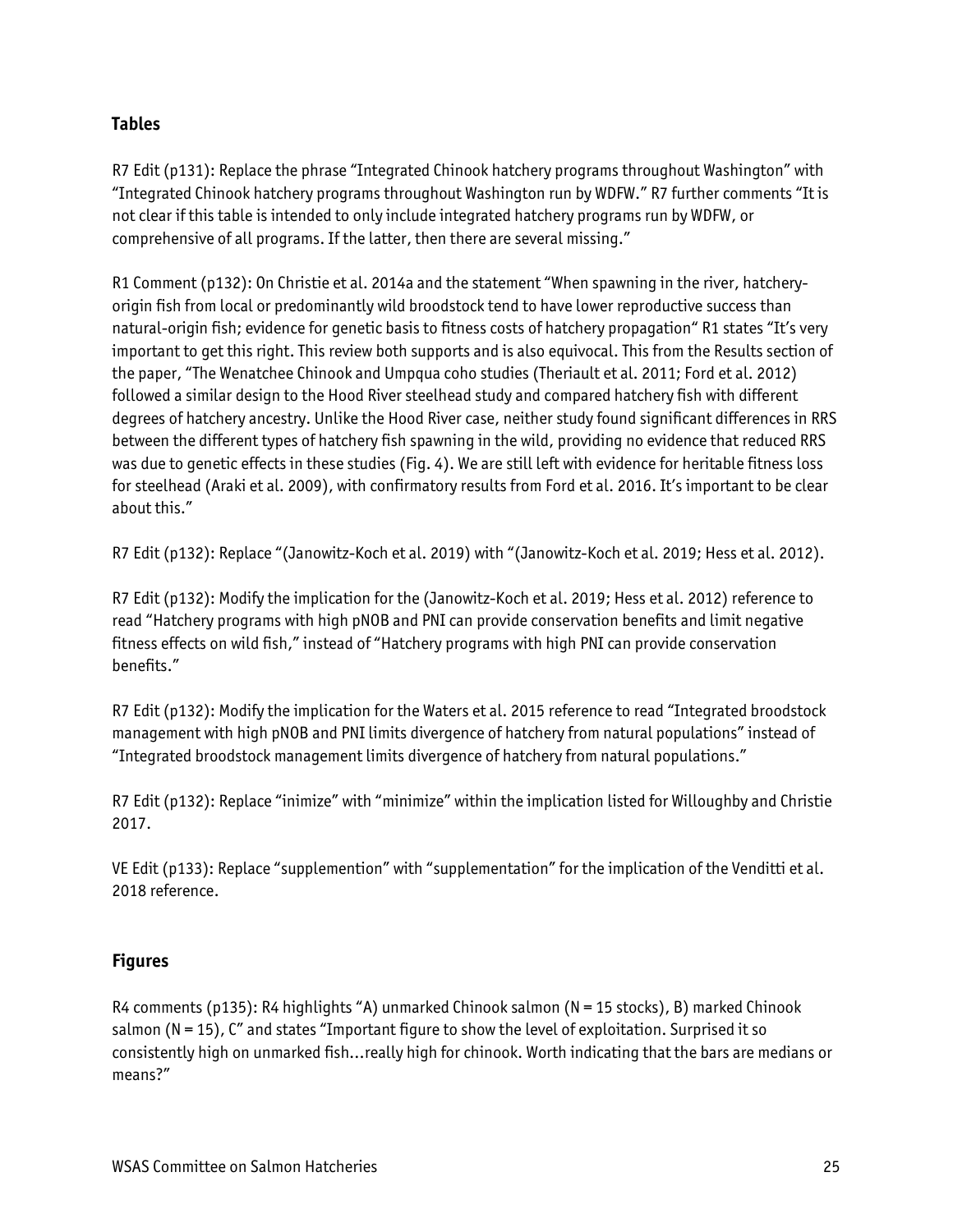R4 comments (p136): R4 highlights the word "investigation" at the end of the figure text and asks "Could you overlap with the zone of management? Presumably management done at the watershed scale? Would show low precision and high potential impact."

R7 Comment (p137): With regards to Figure 3, R7 states "Good to see higher values of PNI included in this figure. An important question for many integrated programs is: how high must pNOB be in order to maintain high mean relative fitness? This is a step closer to addressing that question."

## **Appendix 1: Puget Sound Chinook Salmon Demographics**

R2 Comment (p140): With respect to the sentence "We provide a full accounting of adult demographics including harvest rates, total hatchery-origin plus natural-origin return to the river, total abundance of naturally spawning Chinook salmon, and the proportion of naturally spawning Chinook salmon produced in hatcheries (pHOS)," R2 asks if "Would be helpful to include a definition of harvest rate. For example, is this an adult equivalent exploitation rate that equals the reduction in the terminal run due to all fisheries on all ages coastwide including bycatch? Or the proportion of maturing run harvested directly in Puget Sound fisheries? Or something else?"

R2 Comment (p140): With regards to the use of "non-natural" in the sentence "We also include non-natural hatchery stocks that are not associated with a historical population of Chinook salmon," R2 suggests "deleting or using a more neutral term like 'independent.'"

R2 Comment (p140): On the statement "Because fisheries are typically constrained only by impacts to natural populations, non-natural harvest rates were not available for hatchery stocks" R2 asks "Is this really true? Aren't there CWT groups associated with those releases that could be used to calculate exploitation rates?"

R2 Edit (p140): Replace statement "Because fisheries are typically constrained only by impacts to natural populations, non-natural harvest rates were not available for hatchery stocks" with "Because fisheries are typically constrained only by impacts to natural populations, harvest rates were not available for hatchery stocks not associated with a natural population."

R2 Edit (p141): Replace "non-natural" with "independent" in the sentence "Approximately 40% of the total adult return was associated with independent hatchery stocks"

# **Appendix 2: Hatchery Effect Parameter Effect Described**

No comments.